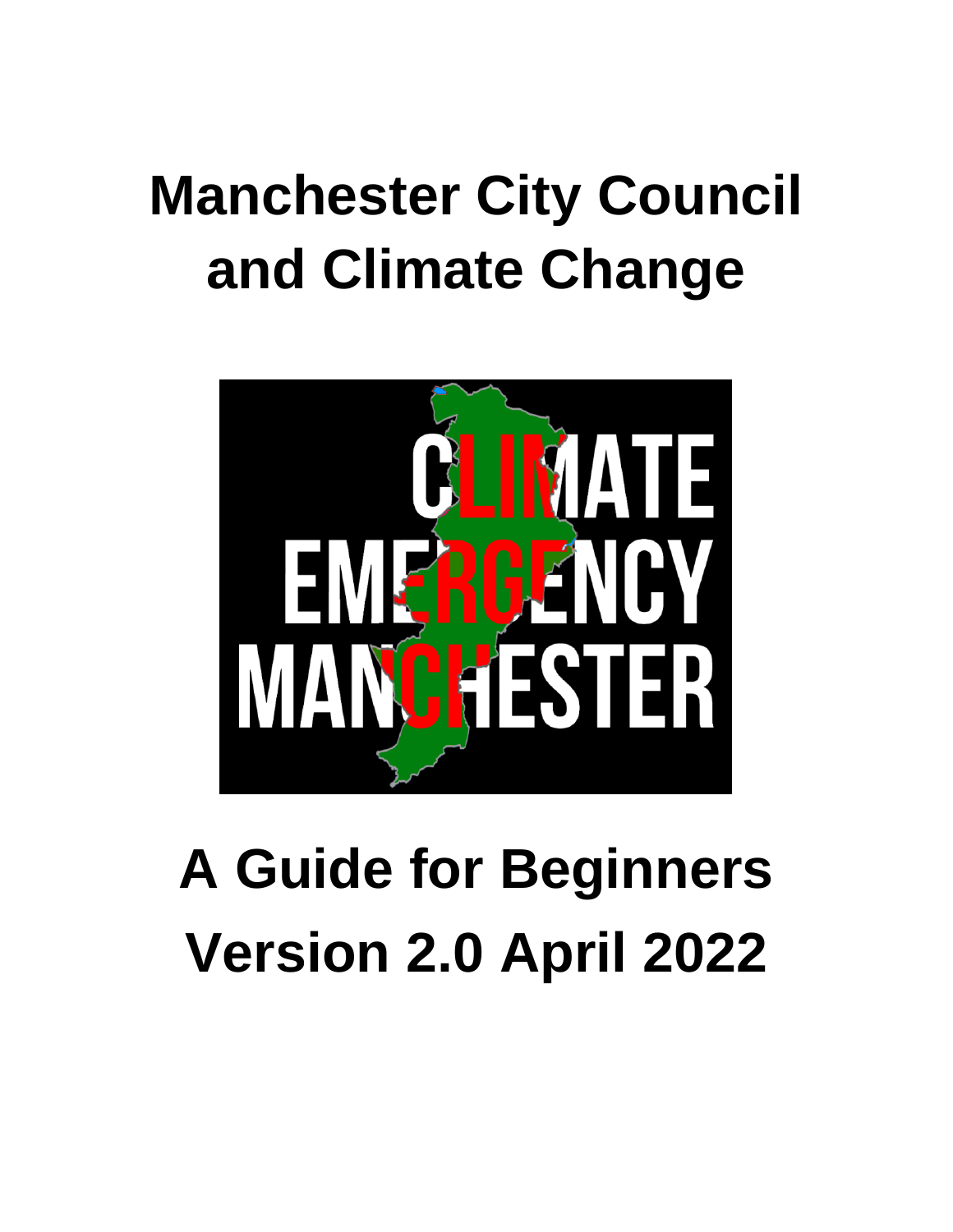#### **Contents**

| <b>Purpose of document</b>                                | 4  |
|-----------------------------------------------------------|----|
| <b>Manchester City Council</b>                            | 5  |
| How the Council operates                                  | 5  |
| Executive                                                 | 6  |
| Committees                                                | 7  |
| <b>Scrutiny Committees</b>                                | 7  |
| Subgroups and Task & Finish groups                        | 8  |
| <b>Regulatory Committees</b>                              | 8  |
| Governance and Decision-Making Committees                 | 8  |
| <b>Full Council</b>                                       | 9  |
| Political arrangements                                    | 9  |
| Labour                                                    | 9  |
| <b>Liberal Democrats</b>                                  | 10 |
| <b>Green Party</b>                                        | 10 |
| Other parties                                             | 10 |
| Officer arrangements                                      | 10 |
| Senior Management Team                                    | 10 |
| Council obligations and strategy                          | 11 |
| Statutory obligations                                     | 11 |
| Our Manchester                                            | 12 |
| <b>Budget</b>                                             | 12 |
| Current council institutional arrangements                | 13 |
| <b>Executive Committee</b>                                | 13 |
| <b>Executive Member for Environment</b>                   | 13 |
| Neighbourhoods directorate                                | 13 |
| Environment and Climate Change Scrutiny Committee (ECCSC) | 13 |
| Zero Carbon Coordination Group                            | 14 |
| Key climate change bodies in Manchester                   | 16 |
| Manchester Climate Change Partnership/Board (MCCP)        | 16 |
| Manchester Climate Change Agency (MCCA)                   | 16 |
| Tyndall Centre for Climate Change Research                | 16 |
| Manchester Zero Carbon Advisory Group                     | 17 |
| Anthesis                                                  | 17 |
| Manchester Climate Change Youth Board                     | 17 |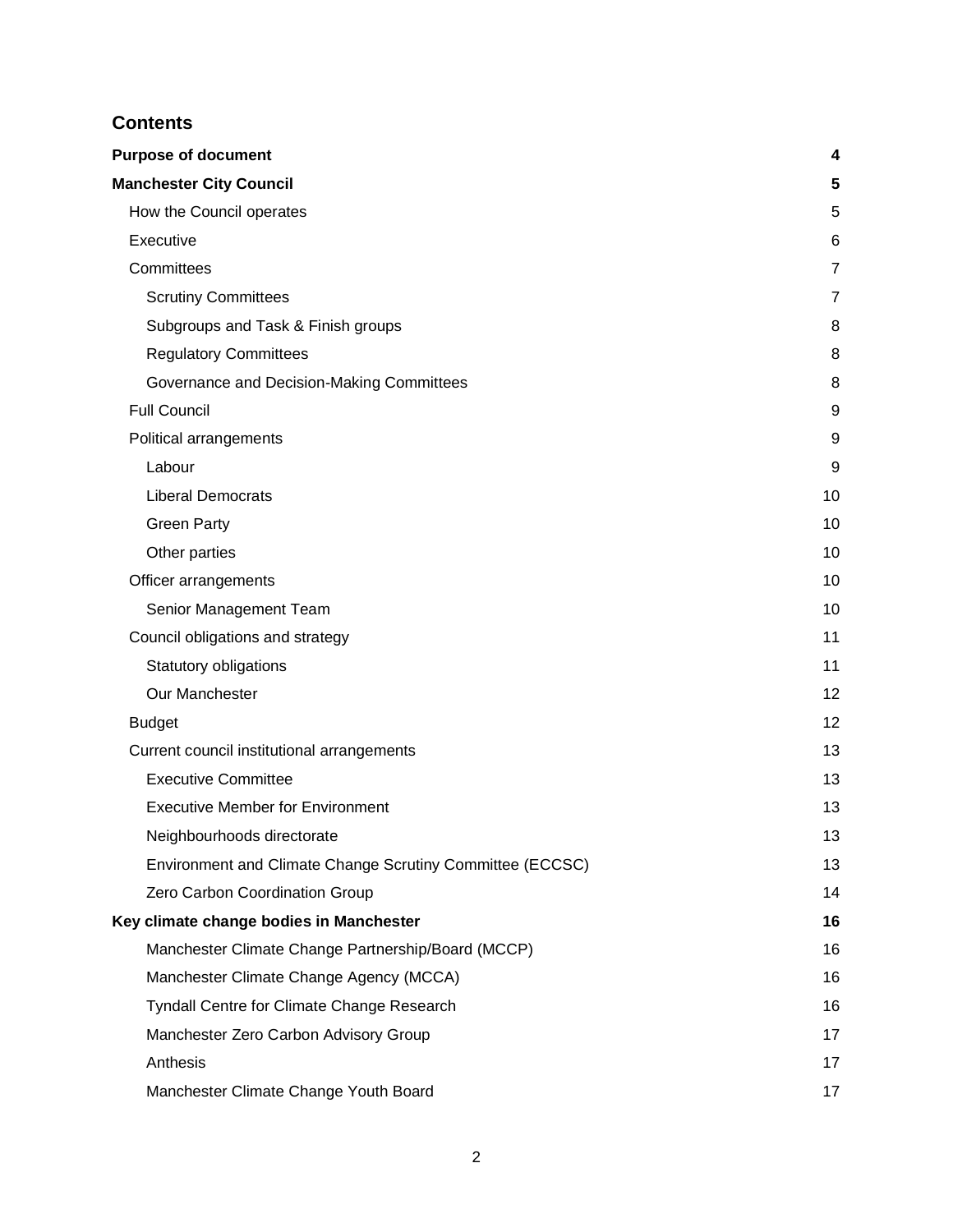| Zero Carbon Business Working Group                                                       | 18 |
|------------------------------------------------------------------------------------------|----|
| Other relevant bodies and agencies in GM                                                 | 18 |
| <b>Greater Manchester Combined Authority</b>                                             | 18 |
| Other Greater Manchester local authorities                                               | 19 |
| Top polluters                                                                            | 20 |
| <b>Transport for Greater Manchester</b>                                                  | 21 |
| <b>Greater Manchester Pension Fund</b>                                                   | 21 |
| GMCA Waste and Resources (formally Greater Manchester Waste Disposal Agency)             | 21 |
| Manchester Airport                                                                       | 22 |
| Who owns its emissions?                                                                  | 22 |
| <b>Sustainability and Climate Policy</b>                                                 | 23 |
| History or "These things can't be done overnight"                                        | 23 |
| Pre 2009 - a forgotten history                                                           | 23 |
| 2008-2018 - early promise dashed                                                         | 23 |
| 2019 - Zero Carbon by WHEN? And what IS "zero carbon"?                                   | 24 |
| Climate Emergency Declaration of July 2019                                               | 25 |
| Further development of the Framework                                                     | 26 |
| Progress to date                                                                         | 27 |
| Where are we now?                                                                        | 27 |
| Opportunities for citizen scrutiny/participation                                         | 28 |
| Scrutiny, Regulatory, Governance and Decision Making Committees                          | 28 |
| Freedom of Information Act requests (FOIAs)                                              | 28 |
| Lobbying individual councillors                                                          | 29 |
| Complaints procedures                                                                    | 29 |
| <b>Recommendations</b>                                                                   | 30 |
| For Council                                                                              | 30 |
| <b>For Councillors</b>                                                                   | 30 |
| For members of the public/civil society                                                  | 30 |
| Appendix A - Climate Emergency Declaration Text (Manchester City Council 10th July 2019) | 31 |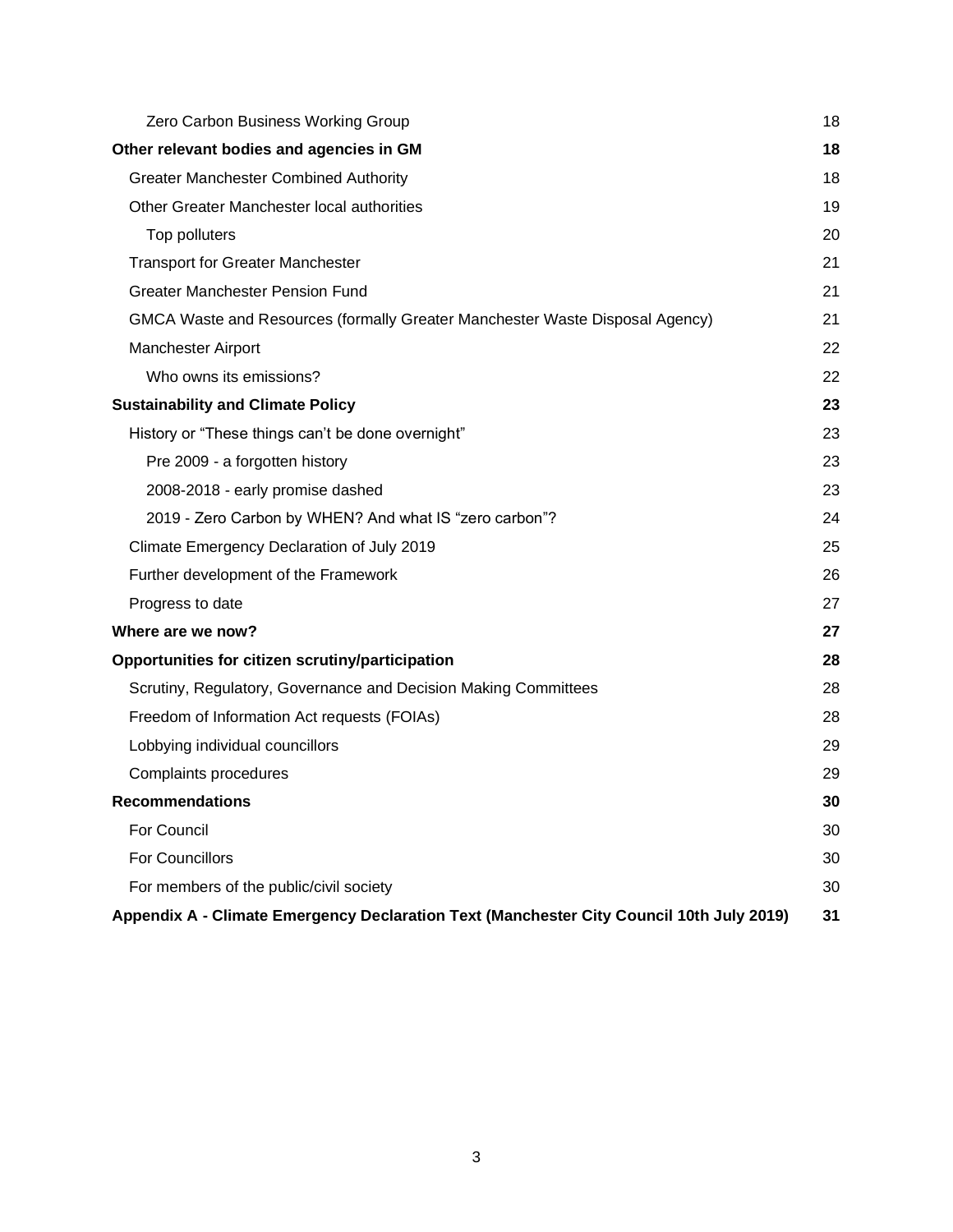# <span id="page-3-0"></span>Purpose of document

Local government is barely talked about in the media, never explained to you in school. The blizzard of committees, groups, panels, officers, members can be bewildering. This document, written by...

> **Actually. Stop reading this right now. Go and check that you know who your councillors are. If you live in Manchester City Council's boundaries, you have three of them. You can find out who they are** [here](https://www.writetothem.com/) **if you enter in your postcode. This document will make a lot more sense once you know who they are. Go on, we will still be here when you get back…**

#### **Done? Great. Now, where were we?**

This document, written by 'non-experts', is an attempt to

I believe in local democracy - I just don't understand it **Adrian Chiles** I don't have any complaints, but if I did, who would<br>Parish or county council? MP or mayor? I'm baffled ۳. as chatting to some locals in a village so covet Christm aning various decisions that had been made - to the detriment, in their view, of the community. There was planning stuff, blocked sewers, restrictions demanded by a preservation society,

ans and so on. These people weren't professional myaners, or ever

provide some basic facts for citizens and groups in Manchester who would like to engage as actively and persistently as they can with the democratic structure of the City Council and its climate change framework in order to understand and challenge the Council's progress against its climate emergency declaration to and its target to become net zero carbon by 2038.

**Tulish** 

This is the second version of this document and it is intended to be updated every so often, for a long as it proves to be a useful resource. **Skip to the end if you're ready for action – there are recommendations on what you can do.**

## Authorship of document

Cazz Ward, Marc Hudson, Chloe Jeffries, Adam Peirce, Hannah Jewell and some others who would prefer to remain anonymous. Attribution - some material has been lifted from Manchester Climate Monthly.

## **Disclaimers**

All facts are provided in good faith from both published information and Freedom of Information requests (FOIAs) to the City Council. However, Climate Emergency Manchester can accept no liability for any information that is not factually correct – we have researched and questioned to the best of our ability. If we have left out an important organisation/underplayed the importance of something/overplayed the importance of something else - we are on a learning curve. Let us know if you think we got something wrong.

## Thanks

To proofreaders, to fact-checkers and to people who will get involved after reading this report.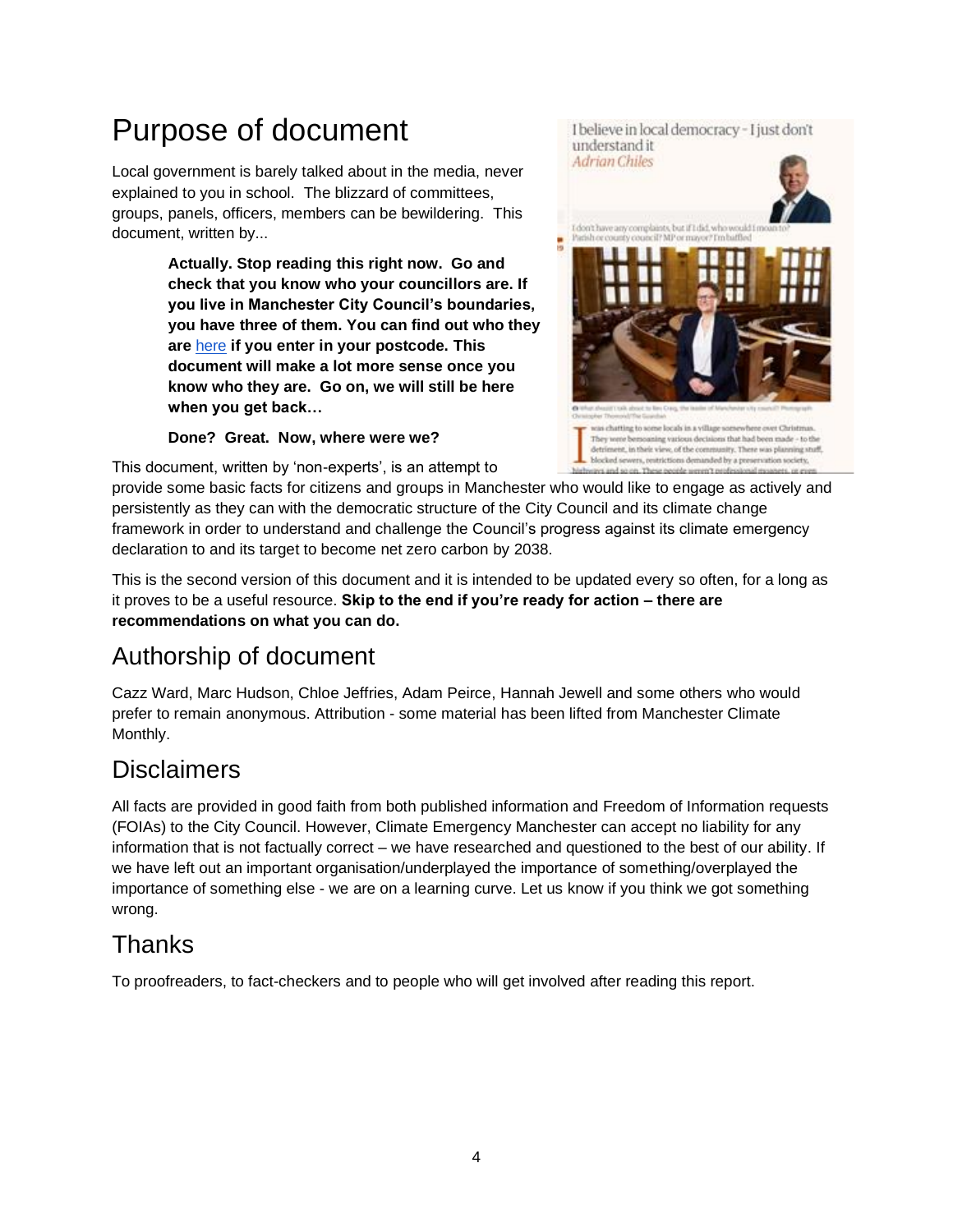# <span id="page-4-0"></span>Manchester City Council

## <span id="page-4-1"></span>How the Council operates

The Council is composed of 96 elected councillors or members (93 Labour, 1 Green and 2 Liberal Democrat – most up to date info can be found [here\)](https://democracy.manchester.gov.uk/mgMemberIndex.aspx?bcr=1). Labour has had control (sometimes totally unchallenged) since 1972. The decision-making body of the Council is called the **Executive**. This is made up of 10 elected executive members who form the 'Cabinet' and are led by the council leader (leader of the largest political group on the Council). These members are accountable for the day-to-day decision making. Decisions have to be made in line with the Council's overall budget and policies. From 1986, the leader was Graham Stringer (now a climate-denying MP for Blackley and Broughton). From 1996 to December 2021, Sir Richard Leese was leader (now chair of the newly created Greater Manchester Integrated Care Board). Following his decision to resign, Bev Craig was selected by the Labour Group to succeed him and, on 1<sup>st</sup> December 2021, she moved from her current role as deputy leader to take over the role of leader.

The day-to-day running and implementation of decisions of the Council is carried out by paid officers within the Council managed by the senior management team (SMT). Staff belong to departments called **directorates.**



*Figure 1: Simple representation of Council structure*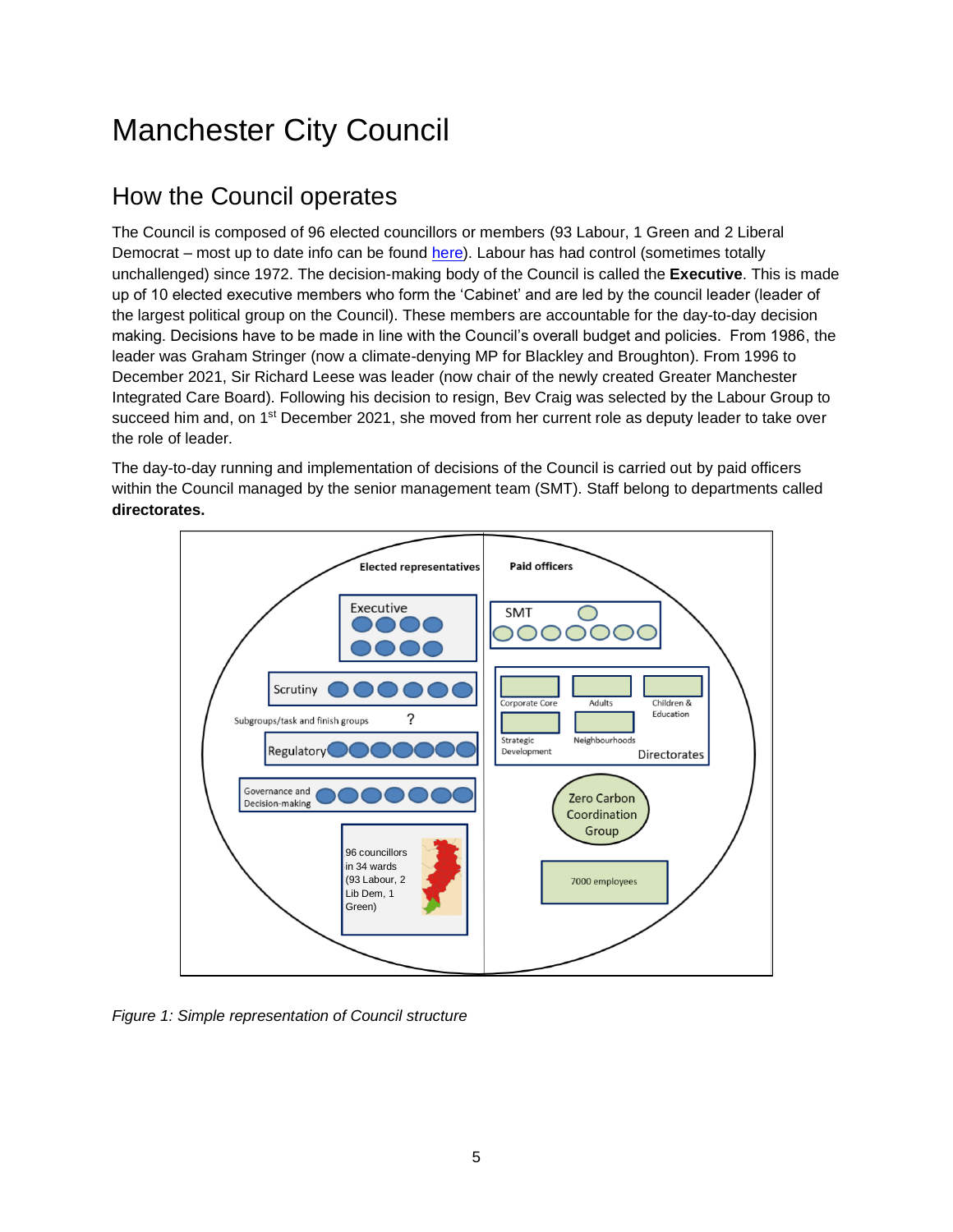## <span id="page-5-0"></span>Executive

The [Executive](https://democracy.manchester.gov.uk/mgCommitteeDetails.aspx?ID=147) meets around 10 times a year. All 7 Executive members are Labour councillors. The Leader and two Deputy Leader places are 'permanent' (or until you die, lose the confidence of your colleagues, get deselected as a councillor or become embroiled in a scandal). The Leader is appointed by the full Council and the Leader then, in turn, appoints both their deputies and the other 5 executive posts.

The Executive has responsibility for a number of portfolios that are distributed amongst its members. These include Children Services, Health & Care, Environment, Finance & Human Resources, Adult Services, Schools, Culture & Leisure, Neighbourhoods, Housing & Employment. In recent years the number of Executive members has fluctuated, going down from 8 to 7 in 2021 after the Finance and HR portfolio moved into the Leader's brief. The Leader of the Council chairs the meetings of the Executive There is also a Consultative Panel that has a standing invitation to attend these meetings. All but one members of the Consultative Panel are Labour. Of note is Councillor Tracy Rawlins who has been Executive Member for Environment since last year and has climate change within her portfolio. Her contributions in this role have been limited, although there have been recent more positive signs of action now that the distraction of COP26 is over.

The 5 non-permanent posts can be held for up to four years (Executive Members tend to get annually reelected, unchallenged, by their Labour colleagues). However, after four years in one portfolio, they come off the Executive for at least one year and, if they want to go back on, it cannot be in the same portfolio.

Once a report makes it as far as the Executive, approval tends to be a rubber-stamping exercise as no Executive Member likes to interfere with another Executive's portfolio, and certainly not in public. This would be considered an extreme act of disloyalty/breach of Labour Party unity.

Members of the public can attend Executive meetings but can only speak if invited to beforehand by the Chair.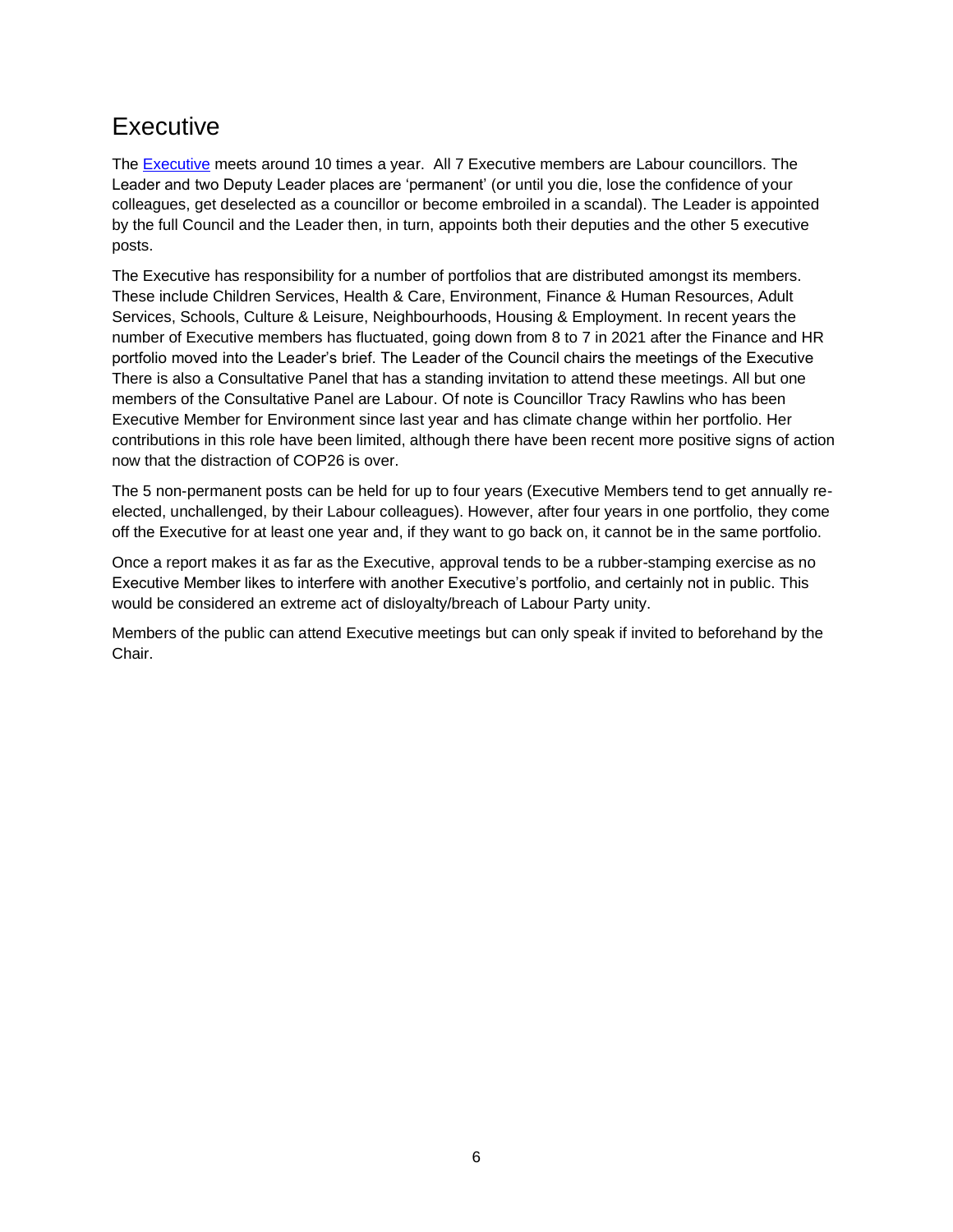## <span id="page-6-0"></span>**Committees**

Whilst the Council's Executive has full authority for decision making, they are still open to review by a number of scrutiny procedures and committees. These include the scrutiny and regulatory committees. Members of the public are allowed to attend committees but can only speak in them if this has been agreed beforehand, usually with the committee chair.

#### <span id="page-6-1"></span>Scrutiny Committees

The role of a Scrutiny Committee is to help develop policies and scrutinise the Council's work and decision making. They do not have decision making powers themselves. There are 6 Scrutiny Committees.

| Name of committee and its remit                                                                                                   | Chair details and officer details                                             |
|-----------------------------------------------------------------------------------------------------------------------------------|-------------------------------------------------------------------------------|
| Resources and Governance                                                                                                          | Cllr Sarah Russell (Northenden)<br>A new chair will be appointed in May 2022  |
| Health                                                                                                                            | Cllr Joanne Green (Harpurhey)                                                 |
| Children and Young People                                                                                                         | Cllr Julie Reid (Gorton and Abbey Hey)                                        |
| <b>Environment and Climate Change (Previously</b><br>Neighbourhoods and Environment but<br>renamed following petition led by CEM) | Cllr Lee Ann Igbon (Hulme)<br>A new chair will be appointed in May 2022       |
| Economy                                                                                                                           | Cllr Hannah Priest (Charlestown)<br>A new chair will be appointed in May 2022 |
| <b>Communities and Equalities</b>                                                                                                 | Cllr John Hacking (Chorlton)<br>A new chair will be appointed in May 2022     |

You can find out more about scrutiny committees [here.](https://democracy.manchester.gov.uk/mgListCommittees.aspx?bcr=1)

Of note is the **[Environment and Climate Change Scrutiny Committee](https://democracy.manchester.gov.uk/mgCommitteeDetails.aspx?ID=358) [w](https://democracy.manchester.gov.uk/mgCommitteeDetails.aspx?ID=148)hich deals with many of the** Council's services that are most visible to residents - local communities, including waste and recycling, housing, carbon emissions and climate change. This committee also monitors the Council's climate change action plans. In theory, climate issues should also be examined in every scrutiny committee, to ensure deep scrutiny of climate issues connected to their brief.

The public can attend scrutiny committees and the meetings are webcast and uploaded to the Council's [website,](https://democracy.manchester.gov.uk/ieDocHome.aspx?bcr=1) along with any relevant papers or reports.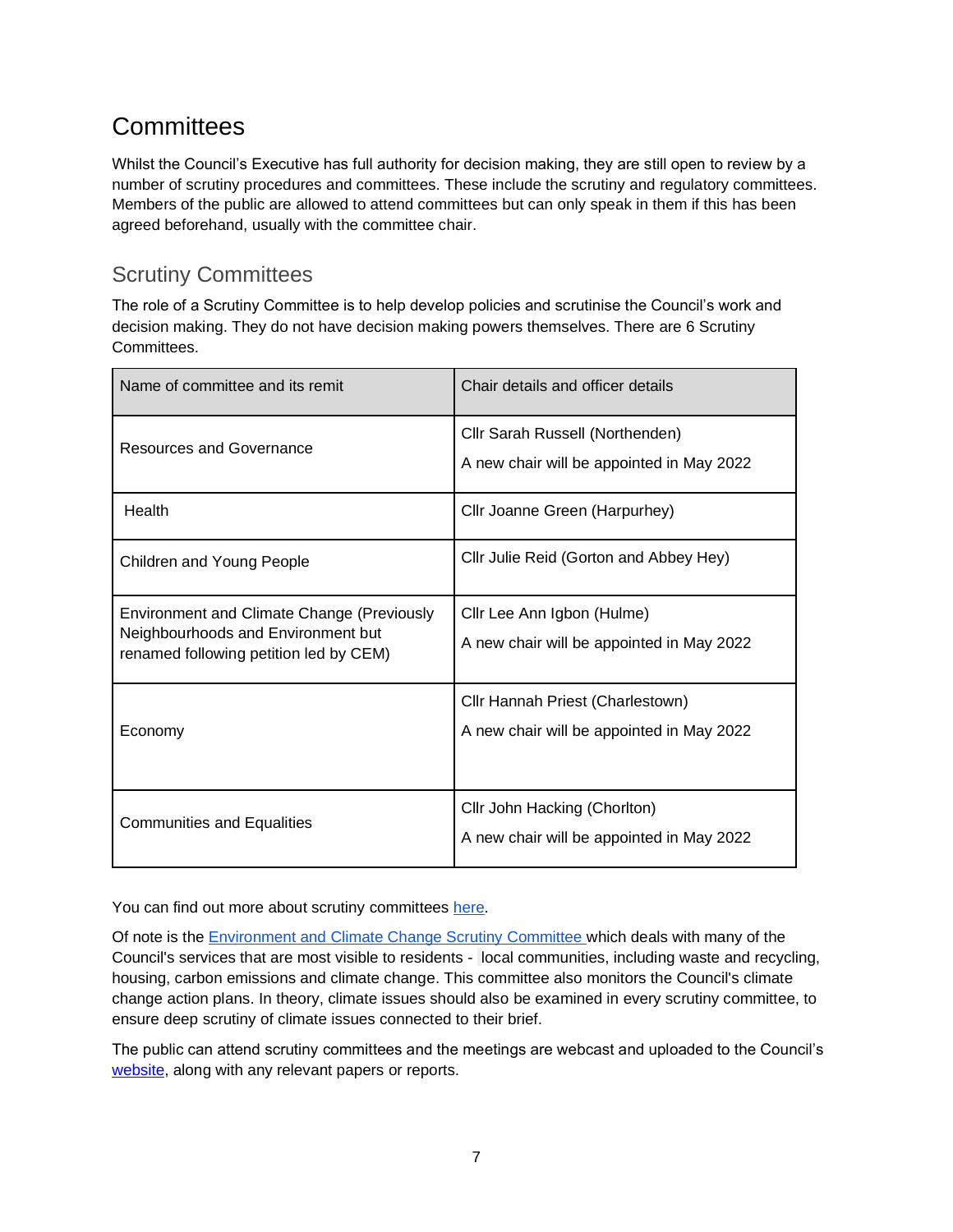Two of the Scrutiny committees – Children and Young People's Scrutiny Committee and Health Scrutiny Committee – include co-opted members from the relevant professional sectors (education and NHS respectively).

#### <span id="page-7-0"></span>Subgroups and Task & Finish groups

In the past, there have also been a handful of scrutiny subgroups which are set up to undertake more detailed reviews of specific areas. These were made up of a smaller number of councillors, usually from a single, or possibly two (or even more) scrutiny committees.

Subgroups can only make recommendations to Scrutiny Committees. They also usually have a limited life span. Their deliberations are NOT live-streamed, nor archived on the City Council's website. However, the subgroups are filmed and footage can be obtained by request.

Since the onset of the pandemic in March 2020, there have been no active subgroups. There was an Overview and Scrutiny [Climate Change Subgroup](https://democracy.manchester.gov.uk/mgCommitteeDetails.aspx?ID=344) set up in October 2019, but only met twice before COVID-19.

#### <span id="page-7-1"></span>Regulatory Committees

Some types of decisions cannot be made by the Executive. For those, the Council has in place a number of Regulatory and Governance Committees. They are empowered by the Executive to make specific types of decisions such as planning and licencing permissions.

There are 7 of these: Employee Appeals Committee, Licensing and Appeals Committee, Licensing and Appeals Sub Committee Hearing Panel, Licensing Committee, Licensing Policy Committee, Licensing Sub Committee Hearing Panel and Planning and Highways Committee

For climate change purposes. the one that really matters is the [Planning and Highways Committee.](https://democracy.manchester.gov.uk/mgCommitteeDetails.aspx?ID=151)

"The Council has delegated to the Planning and Highways Committee determines planning applications (however, in exceptional circumstances the Committee may decide not to exercise its delegation in relation to a specific application but to make recommendations to the full Council)."

Members of the public are able to attend and speak at these meetings if they have objected to a planning application. There is a database of planning applications and information on how to object on the council [website,](https://www.manchester.gov.uk/info/200074/planning/5865/planning_permission) and plenty of resources available online if you are interested in campaigning against planning decisions on climate or environmental grounds. The Friends of the Earth guide [to planning applications](https://friendsoftheearth.uk/system-change/planning-applications-campaigners-guide) is a relatively comprehensive starting point.

#### <span id="page-7-2"></span>Governance and Decision-Making Committees

There are 7 of these: Art Galleries Committee, Audit Committee, Constitutional and Nomination Committee, Health and Wellbeing Board, Personnel Committee, Schools Forum, Standards Committee. The Health and Wellbeing Board recently approved the establishment of a Health and Wellbeing Advisory Group to the Climate Change Agency, but both meetings and minutes for these meetings are closed to the public.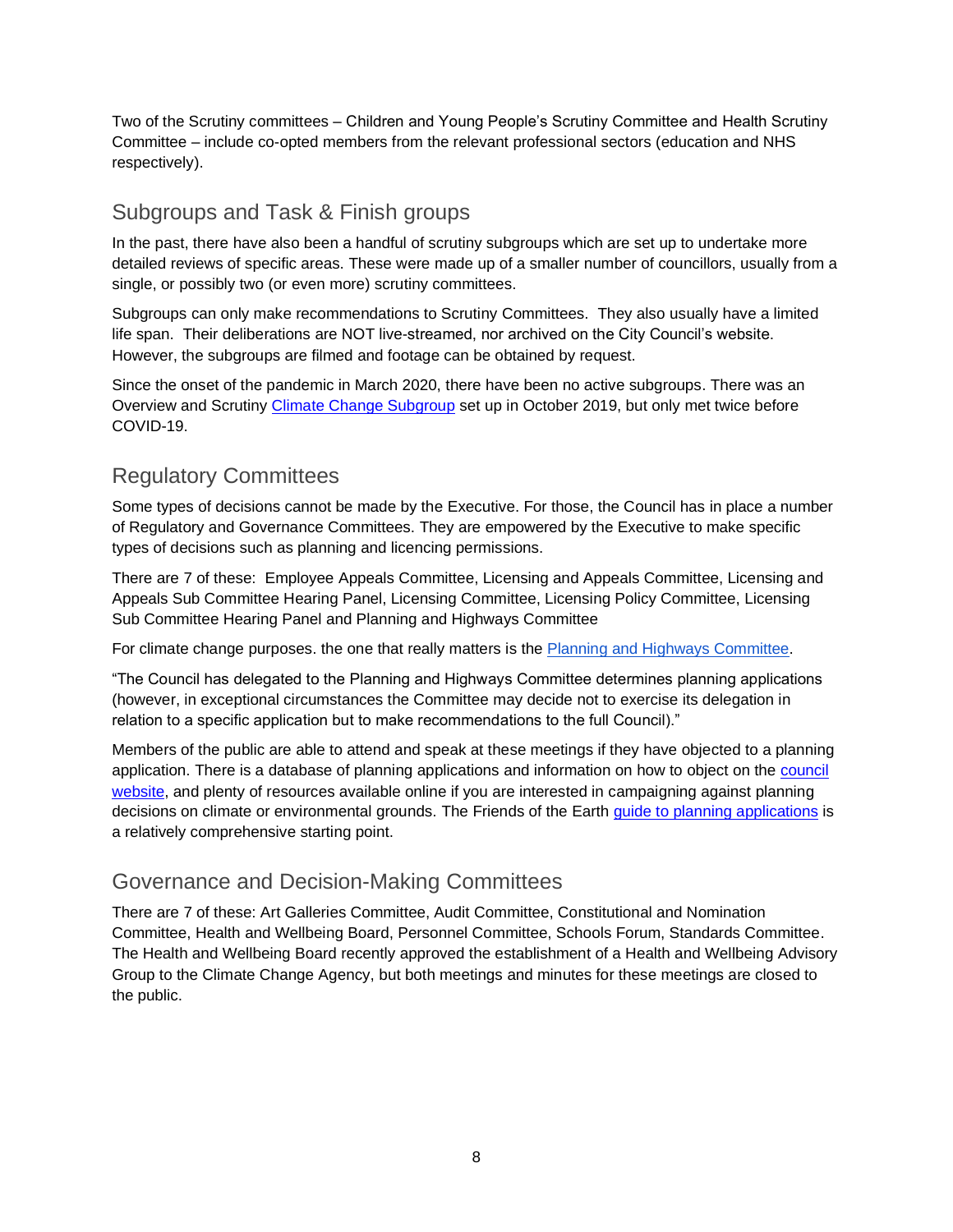## <span id="page-8-0"></span>Full Council

This meeting involves all 96 councillors, meeting around 6 or more times a year. Councillors are very much expected to attend. The purpose of Full Council is:

- Agreeing strategies and plans
- Setting budgets (that happens at 'Budget Council', in early March).
- Taking decisions on executive functions outside approved policy or budget framework
- Adopting and / or changing the constitution

In theory, it is also an opportunity for policy to be challenged although this is rarely the case, except by the opposition councillors.

The public can attend but they are not allowed to ask questions.

## <span id="page-8-1"></span>Political arrangements

Manchester City Council has 96 councillors. There are 32 wards with 3 councillors per ward. Councillors are elected for a four-year term on a 'first-past -the-post' basis. Elections happen in 3 years out of 4 (the next local elections are on Thursday May 5<sup>th</sup> 2022).

From Council's website - *"Councillors are not paid a salary for their work, but they do receive [allowances.](https://democracy.manchester.gov.uk/mgMemberIndex.aspx?bcr=1#allowances) By law, all members of the Council are required to complete a declaration of interest form, the details of which are published."*

All councillors are paid a basic allowance of £17,525 a year and in our experience, many councillors work very hard for the money. The 7 members of the Executive, and the chairs of the various committees get a top up which brings them to at least £36K (with Bev Craig now presumably on an extra £43K, taking up to £61k) Further salary details can be found [here](https://democracy.manchester.gov.uk/documents/s24533/Statutory%20Notice%20of%20Allowances%20202021.pdf) but this has not been updated since the financial year 2020/21. Information on other pecuniary (paid) roles that councillors take on is declared in their register of interests, which you can find [on each councillor's page.](https://democracy.manchester.gov.uk/mgMemberIndex.aspx?bcr=1)

#### <span id="page-8-2"></span>Labour

Of the 96 councillors, 93 are Labour (plus 2 Liberal Democrats and 1 Green Party). There are 32 ward parties, each of which selects, reselects or occasionally de-selects its candidate for elections (and byelections). The ward parties are clumped - five or six at a time - into constituency parties, which (mostly) match the boundaries for Westminster elections. Within the boundaries of Manchester City Council there are five Constituency Labour Parties (CLPs). These have a bigger role, as an upwards funnel for ideas around the manifesto and the direction of the party locally. There is, on top of this, there is a Local Government Committee known as "City Labour Party". This is made up of either members, delegates or 'anyone-who-is-in-Labour-who-turns-up'.

There is also "Labour Group" which is made up of all the elected Labour councillors. It meets the night before Full Council and the meetings, which are obviously not open to the public, often involve what is euphemistically called "a free and frank exchange of views" among the various councillors. There are various subgroups within the "Labour Group" including for backbenchers, women and LGBT+ members. Conspicuously absent is any subgroup related to members with a minoritized ethnic heritage.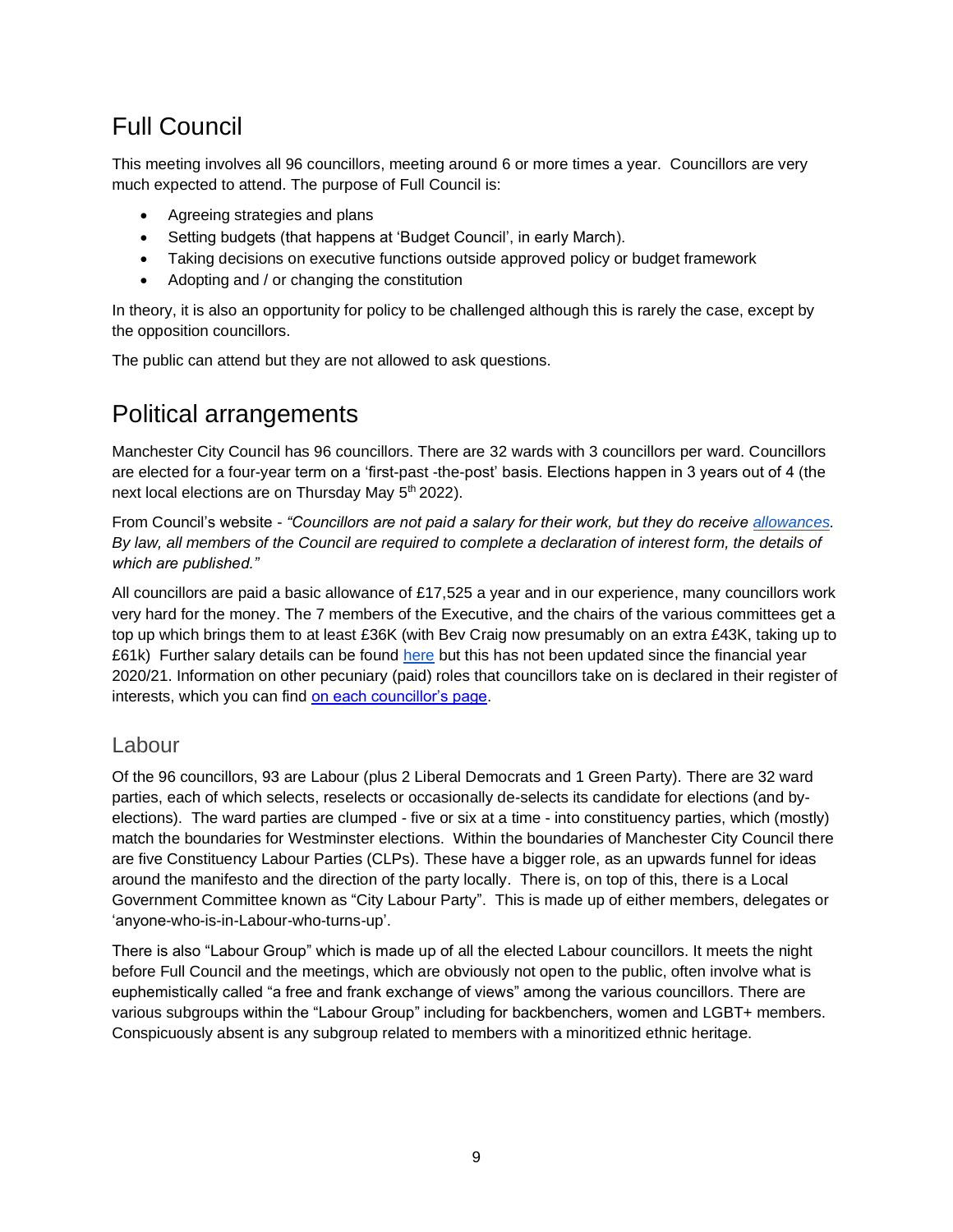#### <span id="page-9-0"></span>Liberal Democrats

Between 2004 and 2010, the Liberal Democrats grew in number on the Council, more or less (they benefited from a South Manchester protest vote against the Invasion of Iraq in 2003). In 2010, the Liberal Democrats, at a national level, went into coalition with the Conservative Party and voters in Manchester made their opinions clear. By 2014, they were all swept away. For several years, Manchester City Council was entirely without any political opposition.

In May 2016, John Leech, who had been an MP between 2005 and 2015 for Withington, won back a council seat (Didsbury West). Following the February 2022 by-election in Ancoats and Beswick after the [resignation](https://skwawkbox.org/2021/12/23/resigning-councillor-labour-excluded-black-members-so-white-man-chosen-to-replace-me/) of Cllr Marcia Hutchinson citing racism and bullying, Alan Good was elected as a councillor.

#### <span id="page-9-1"></span>Green Party

The Greens has one council seat (Woodhouse Park), won in May 2021 and held by Rob Nunney. This is the first time the Greens have held a seat since 2004 in Manchester. Since joining the Council, it has proved difficult for a lone councillor from the party to have an influence. It is also worth noting that, following his election, he was denied his first choice preference to sit on the Environment and Climate Change Scrutiny Committee by Richard Leese.

#### <span id="page-9-2"></span>Other parties

The Conservatives had a councillor briefly about ten years ago (he had been elected as a Liberal Democrat but switched).

Independent candidates sometimes stand in by-elections and in 2020, an independent councillor briefly served in Clayton and Openshaw. He stood down after 7 months after sharing articles on social media that declared Covid-19 was a hoax.

## <span id="page-9-3"></span>Officer arrangements

The day-to-day running and implementation of decisions of the Council is carried out by paid officers within the council managed by the senior management team. There are currently around 7000 employees of the Council.

#### <span id="page-9-4"></span>Senior Management Team

The Senior Management Team is led by the chief executive of the council (Joanne Roney) and 7 directors:

| Name                | <b>Position</b>                            | Comments                                                 |
|---------------------|--------------------------------------------|----------------------------------------------------------|
| Joanne Roney        | <b>Chief Executive</b>                     |                                                          |
| <b>Carol Culley</b> | Deputy Chief Executive & City<br>Treasurer | Also chairs the Zero Carbon<br><b>Coordination Group</b> |
| Fiona Ledden        | <b>City Solicitor</b>                      |                                                          |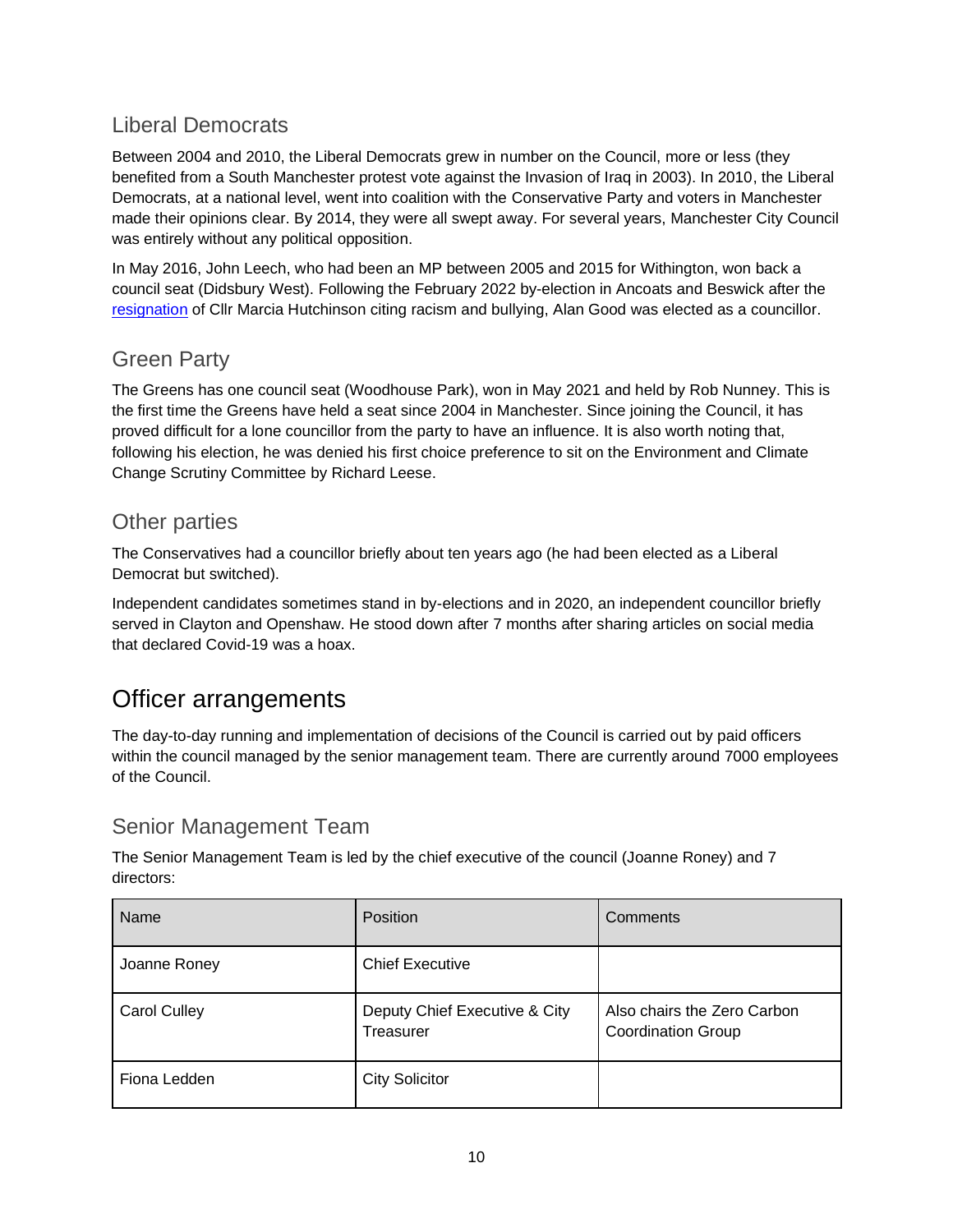| <b>Bernadette Enright</b> | <b>Executive Director (Adult Social</b><br>Services)           |                                                |
|---------------------------|----------------------------------------------------------------|------------------------------------------------|
| Paul Marshall             | Strategic Director (Children's &<br><b>Education Services)</b> |                                                |
| Becca Heron               | Strategic Director (Growth and<br>Development)                 |                                                |
| David Regan               | Director of Population Health<br>and Wellbeing                 |                                                |
| Fiona Worrell             | <b>Strategic Director</b><br>(Neighbourhoods)                  | Climate change falls under this<br>directorate |

Just below the SMT, there are a number of senior posts ('Heads of') whose work crosses a number of important portfolios and who often appear at Council scrutiny committees. These include Michael Marriot, Head of Environment, Planning and Infrastructure and Pat Bartolli, Head of City Centre Regeneration, as well as Julie Roscoe, who has been Head of Planning for a considerable time but will shortly be stepping down.

Prior to Joanne Roney, Sir Howard Bernstein was Chief Executive from 1998 to 2017 and worked closely with Sir Richard Leese, Leader throughout this period.

The Council is organised into 5 departments called directorates.

An [organisational chart](https://www.manchester.gov.uk/info/100004/the_council_and_democracy/7708/our_organisation) shows further information but is only updated once a year on April 1st.

## <span id="page-10-0"></span>Council obligations and strategy

#### <span id="page-10-1"></span>Statutory obligations

The City Council has statutory obligations which it legally has to carry out and non-statutory things which people expect of them. Statutory obligations include the below, larger lists can be found [here.](https://data.gov.uk/dataset/01171494-e40b-463f-9967-56d158412321/statutory-duties-placed-on-local-government)

- Protecting children and vulnerable adults
- Building and development control
- Council Tax and housing benefits.
- Elections.
- Homelessness
- Crime and disorder.
- Waste collection and recycling.
- Food safety and water sampling
- Health, safety and licencing

However, dealing with climate change does not fall under this statutory remit.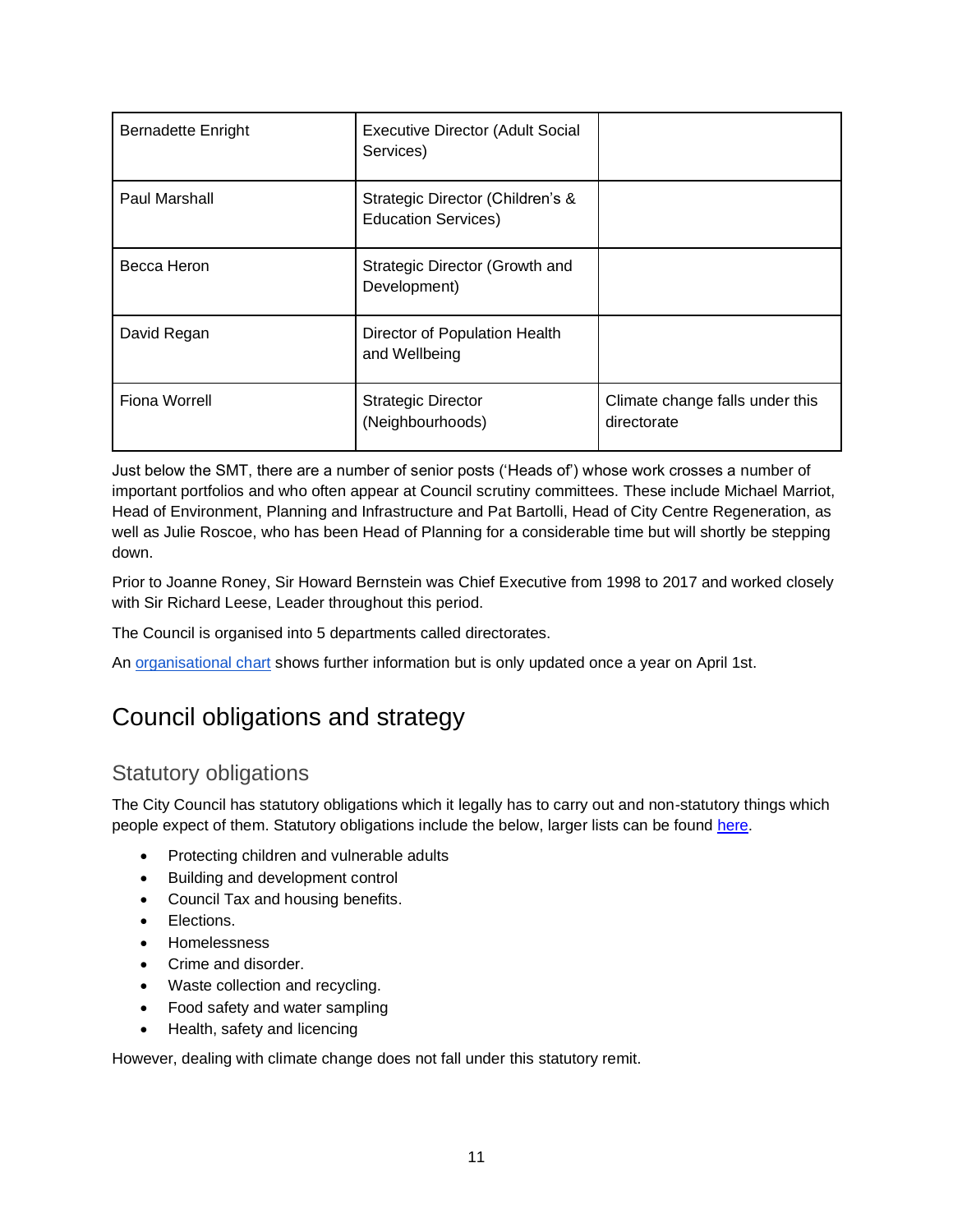To meet these obligations, councils create a [Local Plan.](https://climateemergencymanchester.net/2022/04/07/throwback-thursdays-manchester-city-councils-local-plan/) These are usually created every 10-20 years. A new local plan is currently being created to replace the current one from 2003. As part of a consultative process, the Council invited citizens to comment and have their say up to 1<sup>st</sup> May 2020. The draft and comments from the consultation can be seen [here.](https://manchester-consult.objective.co.uk/portal/planning/issues_and_options_2020/lpi) There are a number of contradictions in these papers in relation to climate change such as suggesting to 'capitalise on the increased capacity' of the airport at the same time as ensuring 'our communities are protected from a changing climate' as well as 'be a zero carbon city by 2038 at the latest'. The final plan is not due for publication until 2023.

#### <span id="page-11-0"></span>Our Manchester

Since 2017, with the coming of the ["Our Manchester" strategy,](https://www.manchester.gov.uk/downloads/download/6426/the_manchester_strategy) individual Executive members have to report every six months to a Scrutiny Committee to explain how their work aligns with the "Our Manchester" Strategy which sets out the long-term vision for Manchester's future and describes how this will be achieved. The new Local Plan will replace or "refresh" the Our Manchester strategy.

## <span id="page-11-1"></span>Budget

Briefly:

- Most of the City Council's budget comes from central government funding, known as the 'Local Government Finance Settlement'. Other income comes from council tax, fees and charges and business rates. The business rate retention scheme was introduced in April 2013 under which local authorities keep up to half of the local business rates revenue as well as growth on the revenue that is generated in their area. In November 2020, this was extended to further increase the amount of raised in business rates in their area. However, they also have agreed to forgo other funding streams in return for higher shares of business rates. For Manchester, this is the Revenue Support Grant from Department for Levelling Up, Housing and Communities (DLUHC) and the Public Health Grant from DHSC.
- The Council does have a strategic reserve but is legally obliged to keep a certain amount in reserve.
- In addition, the Council owns 35.5% of Manchester Airports Group (or MAG, which owns Manchester, Stansted and East Midlands airport). Previously, the Group has been enormously profitable and Manchester City Council got a £70m dividend in 2019. However, the impact of the pandemic on passenger numbers has meant the opposite in 2020/21 and the Council, together with the other stakeholder councils were forced to bail out MAG with a loan of £260m.
- The latest budget was set in March 2022. Whilst the budget is, in theory, linked to the Council's zero carbon priority, spending isn't measured in each area against progress towards the zero carbon target. The most recent budget estimates that the current zero carbon programme has seen the development of a £192m investment programme in climate change mitigations, and promises an additional £800k per year investments, contributing directly to the Climate Change Action Plan 2020-25.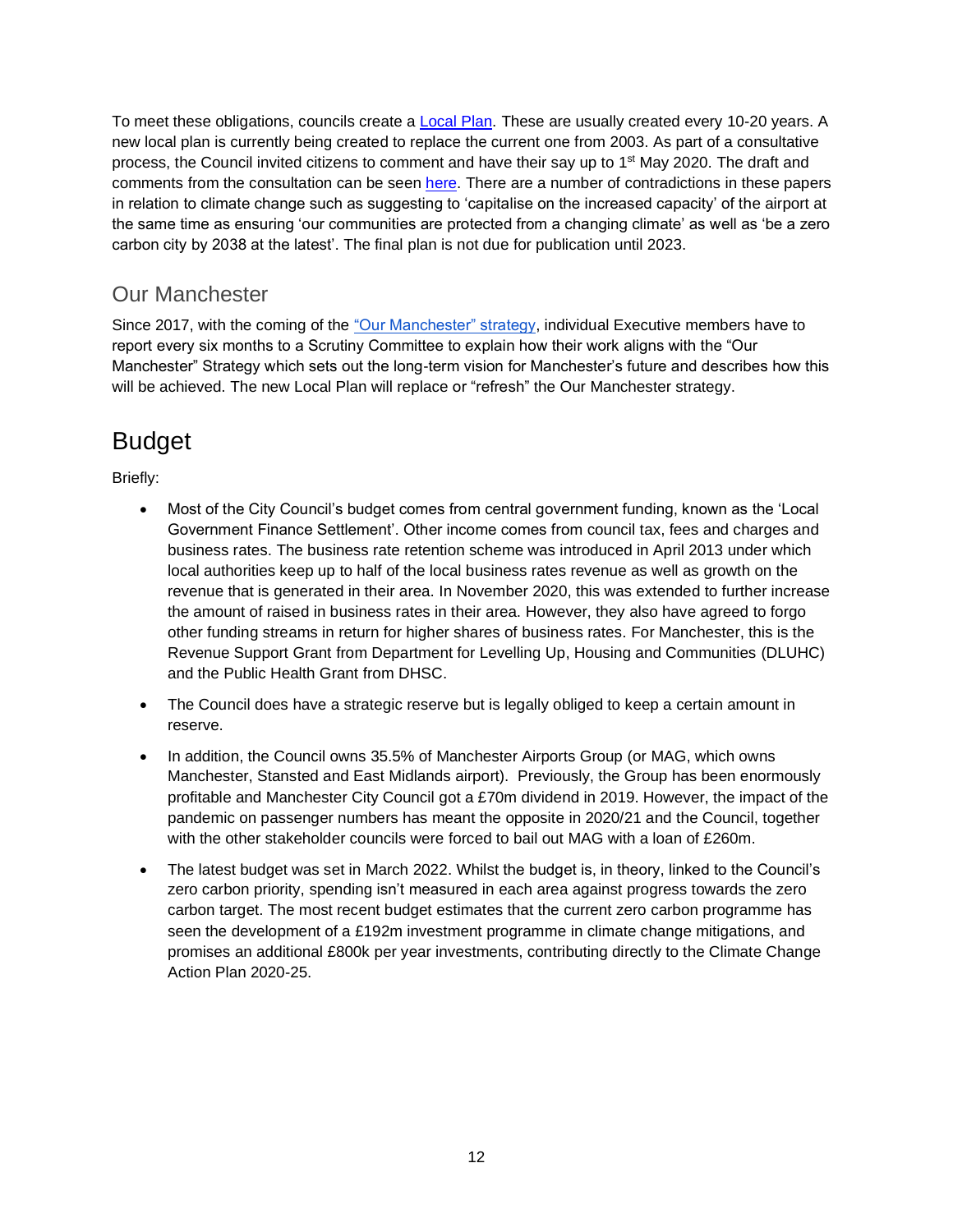## <span id="page-12-0"></span>Current council institutional arrangements

#### <span id="page-12-1"></span>Executive Committee

The Executive Committee meets 10 times a year. Climate change policy comes here to be rubberstamped and is increasingly on the agenda. Climate change, both the City Council's response status and the City's, needs to be a standing item on the agenda, but that was unlikely in the previous leadership and has not been actioned by the current leadership.

#### <span id="page-12-2"></span>Executive Member for Environment

There has been an Executive member for the Environment since 2003, but never without other items in the portfolio (usually Transport and Planning). The most productive Environment Executive was the second - Neil Swannick. Jeff Smith (now an MP for Withington) introduced quarterly carbon reports on the Council's budget (something an earlier Executive member had been lobbied into promising). These were unilaterally abolished in late 2018. There are now not quartely carbon reports, but [quarterly summaries](https://www.manchester.gov.uk/info/500002/council_policies_and_strategies/3833/zero_carbon_manchester/5) featuring highlights from the Climate Action Plan do now appear on the Council's website. Angeliki Stogia (Labour, Whalley Range) was the Executive Member for Environment, Planning and Transport from 2017 until 2021. She has now been replaced by Tracey Rawlins (Labour, Baguley). Councillor Rawlins is slowly becoming more active in her role but initial activity was slow. In fact, [a recent Freedom of Information](https://manchesterclimatemonthly.net/2021/12/06/council-environment-leader-holds-takes-no-emergency-action-on-carbon-budget-blow-out/)  [Request to the council](https://manchesterclimatemonthly.net/2021/12/06/council-environment-leader-holds-takes-no-emergency-action-on-carbon-budget-blow-out/) confirmed that she has had no emergency meetings with any of her fellow executive members nor any business, faith or community leaders to discuss the city's failure to meet emissions targets.

#### <span id="page-12-3"></span>Neighbourhoods directorate

This directorate, one of the City Council's seven, has the responsibility for developing the ward plans (see element 4 of the [Climate Emergency Declaration\)](#page-29-4) 'working with residents/other partners at a neighbourhood level, to ensure they are proactively involved in achieving this target'. [A report on](https://democracy.manchester.gov.uk/documents/s14099/ClimateEmergencyCommunityEngagementReport.pdf)  [progress](https://democracy.manchester.gov.uk/documents/s14099/ClimateEmergencyCommunityEngagementReport.pdf) was provided to the Climate Change Sub Group on 23<sup>rd</sup> January 2020. It was clear that, whilst this highlighted pockets of good practice, there was a long way to go to implement clear and robust plans climate action at a neighbourhood level for all 32 wards.

Since then, 3 climate change neighbourhood officers (north, south and central) have been recruited to support the creation of zero carbon action plans at a local level. In March 2022, these three fixed-term roles were made permanent. There is some activity at this level that can be evidenced, for example, in Hulme, Moss Side, Chorlton, Chorlton Park, Ardwick, Deansgate, Rusholme, Burnage, Didsbury and Whalley Range. The revised deadline for production of all ward plans was December 2021, but the plans are still being finalised and are yet to appear in a publicly accessible format. You can request a copy of your ward action plan from your local councillors.

#### <span id="page-12-4"></span>Environment and Climate Change Scrutiny Committee (ECCSC)

Of the six scrutiny committees, the ECCSC has climate responsibility. This committee has gone through various metamorphoses. In 2016, a previous chair of the committee managed to [get the name changed](https://manchesterclimatemonthly.net/2016/03/16/exclusive-manchester-city-council-renames-neighbourhoods-scrutiny-committee/)  from Neighbourhoods to Neighbourhoods and Environment.

Following a partially successful campaign and petition by Climate Emergency Manchester to "create a 7<sup>th</sup> Scrutiny Committee devoted to climate change of equal standing to the existing ones and to make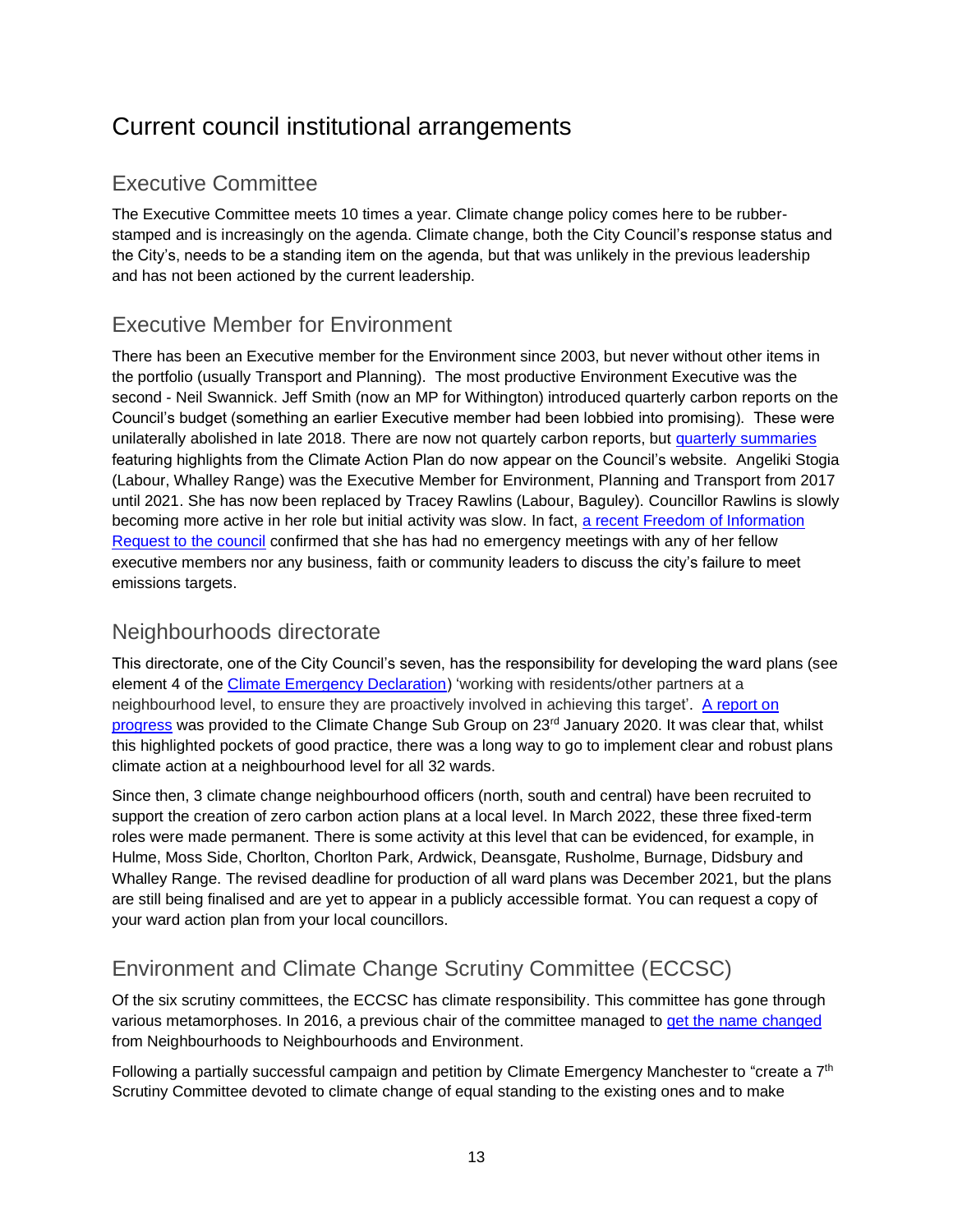strenuous efforts to secure additional funding for climate action, including the use of some of its strategic reserves", in May 2021 the name of the committee was changed from Neighbourhoods and Environment to Environment and Climate Change.

The new wording stated that this committee will cover 'environmental issues concerning the city', 'the climate change strategy' and 'carbon emissions' but there was [nothing](https://climateemergencymanchester.net/2021/03/26/proposed-revisions-to-the-scrutiny-committees-of-manchester-city-council-what-they-mean-and-what-you-can-do-to-make-them-stronger/) about its scrutinising role and its responsibility to hold other agencies and organisations in the city to account, in particular the Manchester Climate Change Agency and Partnership.

This Committee now receives quarterly updates on the Council's climate action plan.

#### <span id="page-13-0"></span>Zero Carbon Coordination Group

This group, made up of Council officers rather than elected members, was set up to deliver the Council's part of its Zero Carbon Framework 2020-2038 obligations. It is also responsible for the development and delivery of the Council's own new Action Plan 2020-25 to be approved in March 2020.

It is chaired by Carol Culley (Deputy Chief Executive & City Treasurer). Membership of the group comprises senior officers from a range of different services but also the Executive Member for the Environment, Planning and Transport:

- Sarah Henshall, Zero Carbon Manager
- Janice Gotts, Deputy City Treasurer
- Jacqui Dennis, Deputy City Solicitor
- Fiona Worrall, Strategic Director Neighbourhoods
- Jared Allen, Director of Capital Programmes
- Jen Green, Director of Communications
- Martin Oldfield, Head of Housing
- Richard Munns, Head of Corporate Estate and Facilities
- Julie Roscoe, Director Planning Building Control and Licencing
- Helen Grantham, Interim Director of HROD
- James Binks, Director Policy, Performance and Reform

Its role is outlined as follows:

- Overseeing the strategic response to the 10<sup>th</sup> July Climate Emergency Motion
- Ensuring that there is sufficient leadership on key programmes and projects that contribute to carbon reduction across the Council
- Attracting the funding that will be required to deliver this ambitious agenda
- Contributing to the Our Manchester strategy
- Providing challenges to key council projects and decisions
- Maximising influence over external partners and stakeholders at a local, sub-regional and national level including government
- Overseeing the development, delivery and implementation of the Council's new Zero Carbon Action Plan which will be approved in March 2020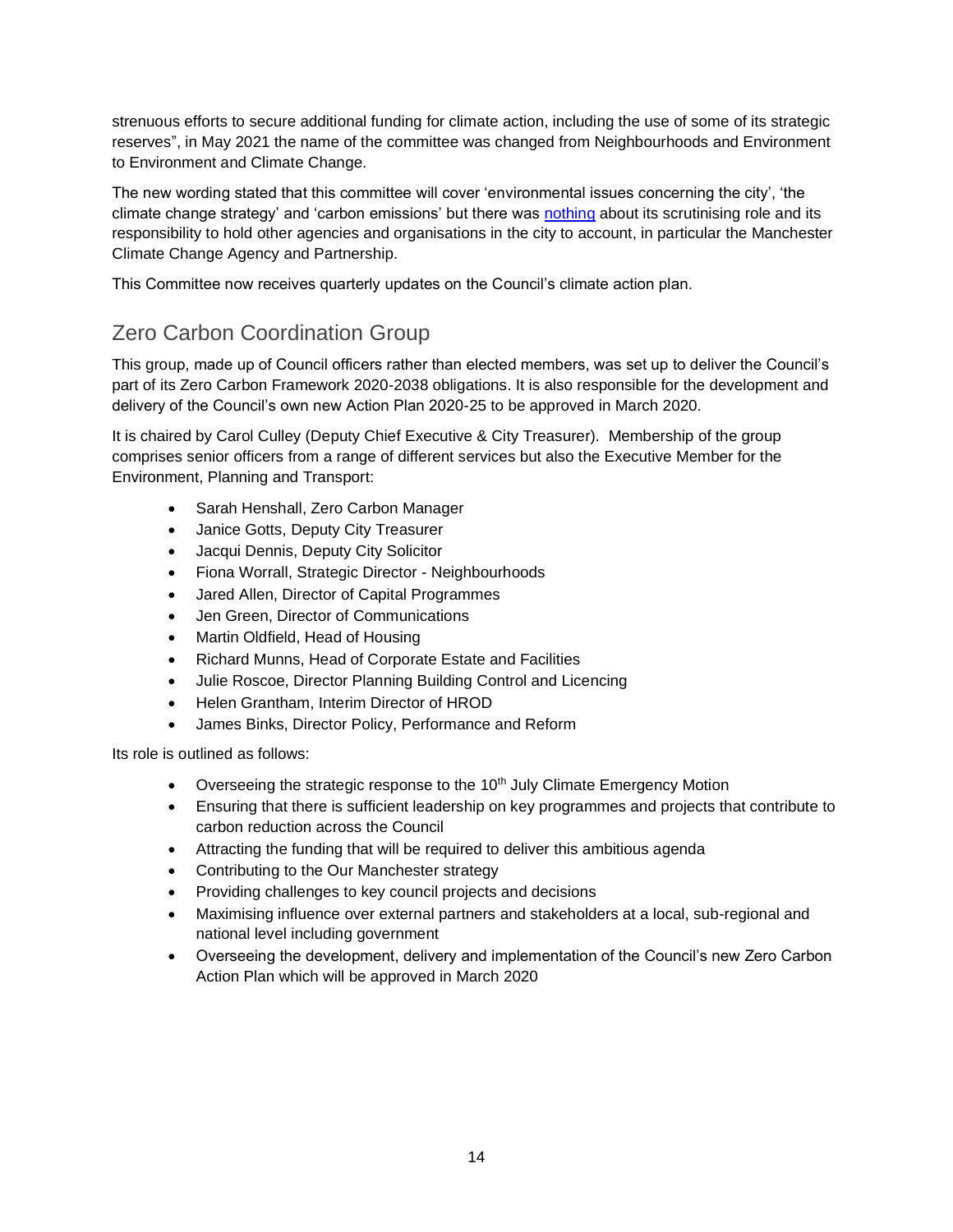It has identified four themes that are being focused on are:

- Decision making, policies and standards
- Investment and delivery (finance for retrofitting the Council's operational estate and moving to electric vehicles)
- Activation (engaging staff in positive action)
- Increasing external influence with partners and national government

Reporting for the group is via the Environment and Climate Change Scrutiny Committee.

Elected members of the council can ask to attend this group, and the chair may or may not allow them to do so. Members of the public are not able to attend. Business groups get invited to present what they are doing/might do.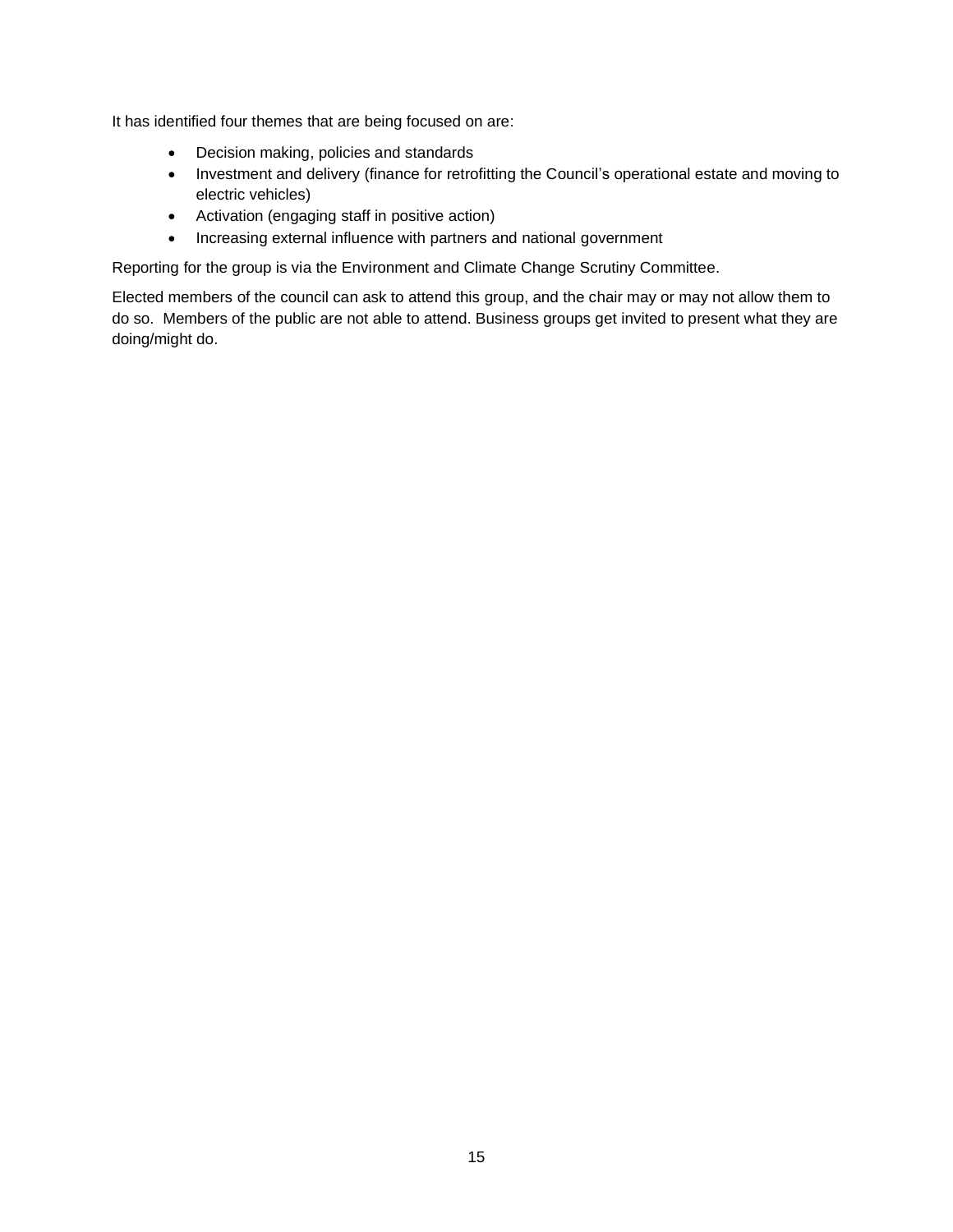# <span id="page-15-0"></span>Key climate change bodies in Manchester

#### <span id="page-15-1"></span>Manchester Climate Change Partnership/Board (MCCP)

The [MCCP](http://manchesterclimate.com/MCCP) was set up as stakeholder group made up of businesses, voluntary sector and faith organisations and the public sector who together represent a significant proportion of the City's emissions (around 20%) or have reach to groups that do. It was established in February 2018 and replaced th[e](http://manchesterclimate.com/involved/manchester-certain-future-steering-group) [MACF Steering Group,](http://manchesterclimate.com/involved/manchester-certain-future-steering-group) which was in place from 2010- 2017.

It includes the following organisations and groups:

- Manchester Arts Sustainability Team
- Bruntwood
- Manchester City Council
- Manchester City Football Club
- Manchester Climate Change Youth Board
- Manchester Health and Wellbeing Board
- Manchester Housing Providers Partnership
- Manchester Metropolitan University
- Our Faith Our Planet
- University of Manchester

#### <span id="page-15-2"></span>Manchester Climate Change Agency (MCCA)

The MCCA is a community interest company set up with the support of the City Council, which provides operational and technical support to the MCCP. Together with the MCCP, they have been responsible for producing the Manchester Zero Carbon Framework 2020-25.

Mike Wilton was appointed as chair in November 2020 and Samantha Nicholson appointed as director in October 2021.

The Agency produces [annual reports](https://www.manchesterclimate.com/progress) and presentations but they do not seem to be accountable for carrying out any action or achieving any target.

In May 2021 the Agency, in partnership with the environmental charity Hubbub, the Tyndall Centre, Amity CIC and Commonplace using funding from the National Lottery's Climate Action Fund, launched a climate change campaign in Manchester called ["In Our Nature"](https://zerocarbonmanchester.commonplace.is/).

It led a [community assembly](https://zerocarbonmanchester.commonplace.is/proposals/in-our-nature-community-assembly/step1.) in August/Sept 2021 across the 6 areas (Hulme, Rusholme, Moss Side, Levenshulme, Newton Heath and Miles Platting and Northern Quarter) to work with residents and communities to help understand climate issues and create action plans.

It aimed to support several communities across the city to develop community climate action plans and support communities and residents across the city to understand and act on climate change. However, activities were very much focused on individual actions to bring about change and published projects seem to be piggy backing on ongoing work in those areas, with no specified outcomes required.

#### <span id="page-15-3"></span>Tyndall Centre for Climate Change Research

[The Tyndall Centre for Climate Change Research](https://www.tyndall.ac.uk/) was established in 2000. It is an inter disciplinary research group based in 6 universities including East Anglia, Southampton and Cardiff. It is funded on a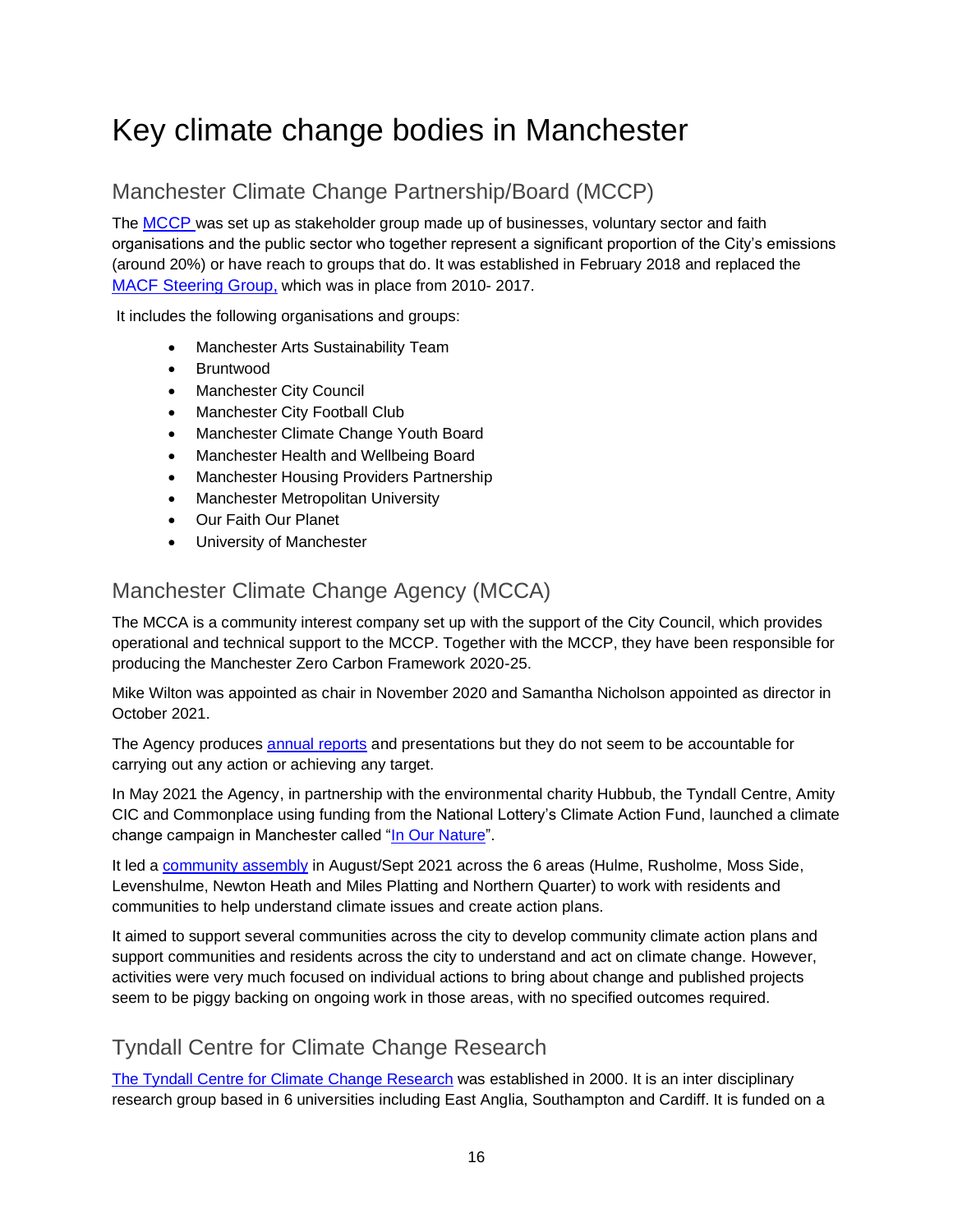project-by-project basis to develop sustainable responses to climate change, and deliver public and private consultations on how to respond to climate change.

The Centre has repeatedly been commissioned by Manchester City Council to produce various reports about emissions reduction.

During December 2019 to February 2020 the Tyndall Centre for Climate Change Research at the University of Manchester completed a review of Manchester's climate change objectives and targets and produced a [series of reports and recommendations,](https://www.manchesterclimate.com/targets-2020) most of which have not been taken forward.

#### <span id="page-16-0"></span>Manchester Zero Carbon Advisory Group

The Manchester Zero Carbon Advisory Group was established in 2019 to "ensure that Manchester's carbon reduction commitments are in line with the Paris Agreement and that the city has in place a mechanism for monitoring its progress".

The group's current membership is:

- Tyndall Centre for Climate Change Research at the University of Manchester: Dr Chris Jones
- University of Manchester: Dr Joe Blakey, Lecturer
- Manchester Metropolitan University: Prof. Paul Hooper, Head of Enterprise Development
- Anthesis Consulting: Matt Rooney, Principal Consultant / Simeran Bachra, Principal **Consultant**
- Manchester Friends of the Earth: Dr Ali Abbas
- Manchester Climate Change Agency: Sam Nicholson, Director
- Manchester Climate Change Agency: Richard Elliot, Interim Policy and Strategy Advisor

It includes an Aviation sub-group.

#### <span id="page-16-1"></span>Anthesis

[Anthesis](https://www.anthesisgroup.com/) is a large international 'sustainability' consultancy, with offices in the U.S., Canada, UK, France, Ireland, Italy, Germany, Sweden, China, the Philippines and the Middle East. It has also previously been involved in producing climate change reports and scenarios for the MCCA and the Council. It helped produce the draft Manchester Zero Carbon Framework 2020-38 and the [SCATTER](https://www.anthesisgroup.com/scatter-greenhouse-gas-tool-offers-a-quicker-easier-solution-for-cities-to-deliver-comprehensive-climate-action/) greenhouse gas reporting tool for local authorities, which was piloted by GMCA with funding from BEIS. It is currently involved in the Manchester Climate Change Framework 2020-2025 "refresh" v2.0, which is due to be completed in Apr-Jun 2022 and launched in the summer (Jul-Sep 2022).

#### <span id="page-16-2"></span>Manchester Climate Change Youth Board

The MCCYB sits on the board of the MCCP and was established in November 2017 to ensure young people had a voice in tackling climate change. There have been two "Youth Climate Summits" (July 2019 and January 2020) and in the [latest MCCP annual report,](https://www.manchesterclimate.com/sites/default/files/MCCA%20Annual%20Report%202021%20Final.pdf) it is mentioned that they have developed an ambitious Climate Action [manifesto.](https://www.manchesterclimate.com/sites/default/files/MCCYB%20Manifesto_0.pdf) This consists of 7 priority areas and 35 actions, but it is unclear how those actions would be implemented and whether they have the resources to do so. During the [March](https://democracy.manchester.gov.uk/documents/g3980/Printed%20minutes%2010th-Mar-2022%2010.00%20Environment%20and%20Climate%20Change%20Scrutiny%20Committee.pdf?T=1)  [2022 ECCSC](https://democracy.manchester.gov.uk/documents/g3980/Printed%20minutes%2010th-Mar-2022%2010.00%20Environment%20and%20Climate%20Change%20Scrutiny%20Committee.pdf?T=1) Cllr Annette Wright (Hulme) raised a point that the MCCYB would have its funding ended and called for it to be continued. Previously the Council had declared 2022 to be a year focused on youth action with the name "Year of the Child", but this has now been renamed "Our Year". What this means for climate change is still unclear.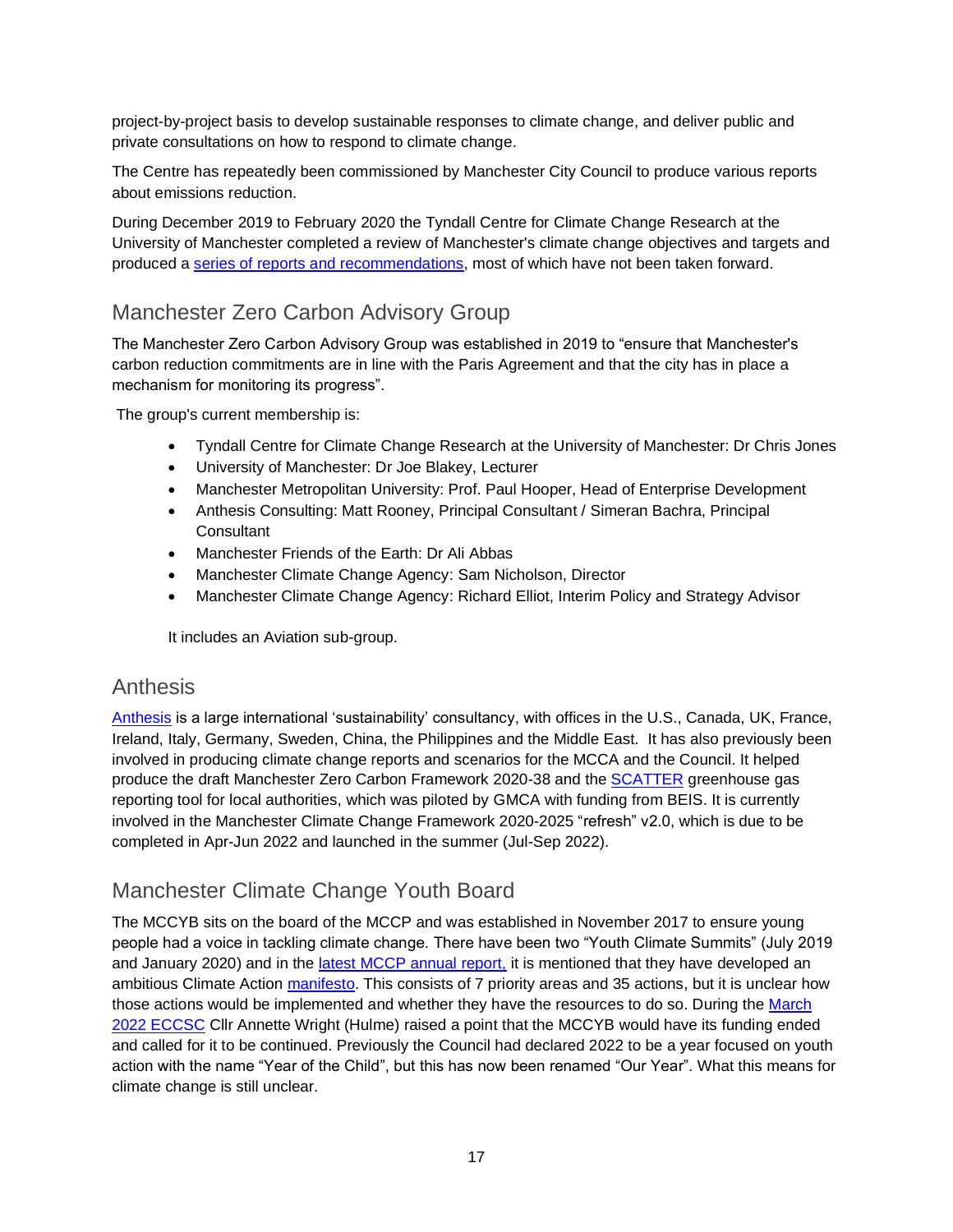#### <span id="page-17-0"></span>Zero Carbon Business Working Group

The MCCP established this group in 2021, led by the CEO of GM Chamber of Commerce and includes representatives from the Business Growth Hub, Manchester City Council, the City Business Climate Alliance and the World Business Council for Sustainable Development. The MCCP states that it anticipates that the Working Group will evolve into an Advisory Group once the Zero Carbon Business Programme is launched in 2022. There is no indication that this group will be accountable for any actions (or inaction).

## <span id="page-17-1"></span>Other relevant bodies and agencies in GM

## <span id="page-17-2"></span>Greater Manchester Combined Authority

The Greater Manchester Combined Authority (GMCA) is the devolved combined authority of the 10 local authorities in Greater Manchester. It is made up of 11 members derived from the council leaders of Greater Manchester's constituent councils who sit as indirectly elected representatives of their borough, together with the directly elected Mayor of Greater Manchester.

It is a strategic authority with powers over public transport, skills, housing, regeneration, waste management, carbon neutrality and planning permission. Functional executive bodies, such as Transport for Greater Manchester, are responsible for delivery of services in these areas.

The Mayor of Greater Manchester (Andy Burnham) has far less power than the Mayor of London. He does not have any of the regulatory levers that give him the power to act. He has to largely lead by consent.

Climate change had been on the agenda since the 2000s (through the predecessor of GMCA - the Association of Greater Manchester Authorities) and various proposals for GM wide retrofit were developed. The Greater Manchester Climate Strategy was released in 2009, stating an ambitious target of 48% reduction in emissions for the region by 2020 with carbon literacy embedded into the culture of organisations. A delivery plan in 2011 was vastly undercooked.

There are four main relevant teams employed by GMCA:

- [Consumption and Production](https://gmgreencity.com/consumption-and-production-team/) focusing on zero waste and recycling
- [Natural Environment](https://gmgreencity.com/natural-environment-team/) focusing on biodiversity and sustainable development
- [Smart Energy](https://gmgreencity.com/smart-energy-team/) focusing on renewables and retrofitting
- [Travel and Transport](https://gmgreencity.com/transport-and-travel-team/) focusing on active travel, clean air zone and electric vehicle charging

Andy Burnham has held a "Mayor's Green Summit" in 2018 and then annually since then, with the [fourth](https://gmgreencity.com/gm-green-summit-2021/) summit happening in October 2021.

The second 2019 summit provided the backdrop for the launch of the GMCA's new [5-Year Environment](https://www.greatermanchester-ca.gov.uk/media/1986/5-year-plan-branded_3.pdf)  [Plan for Greater Manchester –](https://www.greatermanchester-ca.gov.uk/media/1986/5-year-plan-branded_3.pdf) 2019-2024. Responsibility for overseeing the monitoring and delivery arrangements for this plan sits with the [Greater Manchester Green City Region Partnership](https://democracy.greatermanchester-ca.gov.uk/ieListMeetings.aspx?CommitteeId=381) (formally known as the Low Carbon Hub and before that the Environment Commission). It involves key strategic leads in GMCA such as Mark Atherton (Environment Director, GMCA) and Sean Owen (Head of Low Carbon, GMCA). The elected representatives involved are Cllr Neil Emmott of Rochdale Council who has Environment portfolio and chairs committee, Cllr Alan Quinn of Bury Council and Cllr Mike McClusker of Salford Council as well as representatives from a number of organisations such as universities, the Environment Agency, TfGM and United Utilities.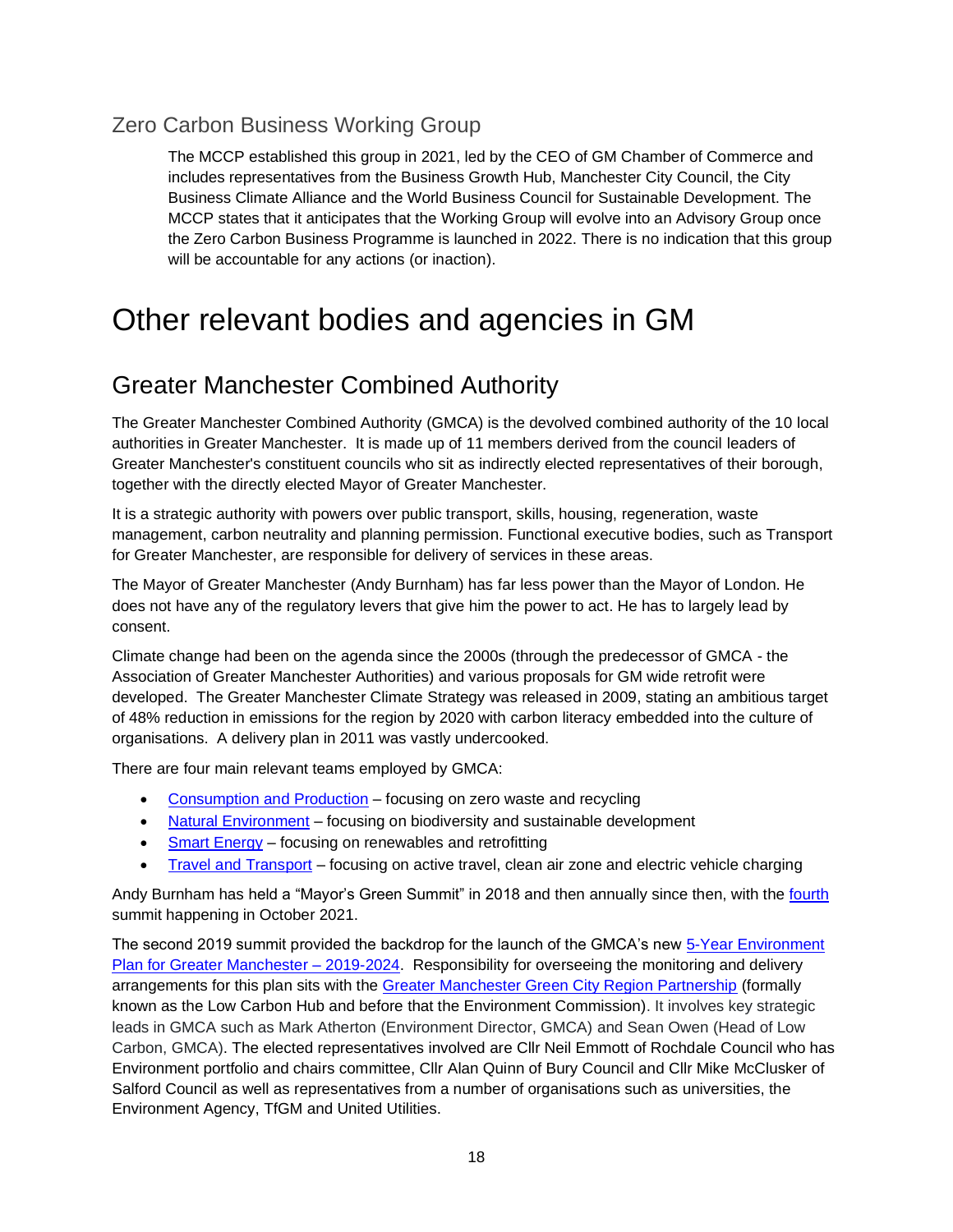These summits have broadly focussed more on target setting than action. One attendee at the 2019 summit, Associate Professor Hannah Knox wrote a [report](https://manchesterclimatemonthly.net/2019/04/03/the-mayors-green-summit-another-point-of-view/) on the summit, stating "Last Monday's Mayor's Green Summit was the second round of what looks to become an annual ritual of green networking, target setting and back patting."

Alongside the Environment Plan, GMCA have also produced a new [draft Greater Manchester Spatial](https://www.greatermanchester-ca.gov.uk/what-we-do/housing/greater-manchester-spatial-framework/)  [Framework](https://www.greatermanchester-ca.gov.uk/what-we-do/housing/greater-manchester-spatial-framework/) – the plan for homes, jobs and the environment which has some greater emphasis on the environment than the previous version. Now known as 'Places for Everyone' after Stockport Council pulled out, there was a [consultation](https://www.gmconsult.org/communications-and-engagement-team/pfe/) on this up until October 2021, with a view to the final document being published in 2023.

The government has also instructed Greater Manchester to develop Clean Air Plans to bring levels of NO<sub>2</sub> (a harmful pollutant gas) on local roads within legal limits as soon as possible. A Clean Air Policy was finally published in June 2021, with Phase 1 of the [Clean Air Zone](https://cleanairgm.com/) being implemented across GM in May 2022 and Phase 2 in May 2023. However, GMCA have asked the government to pause the funding scheme for phase 2 because of supply chain issues and significant public backlash predominantly from taxi and van drivers.

There are multiple plans and initiatives underway but in some instances the status of these and the dependency on funding remains unclear.

## <span id="page-18-0"></span>Other Greater Manchester local authorities

All 10 local authorities are listed below, including details on when they declared a climate emergency and their per capita CO<sub>2</sub> emissions.



| Name          | Population | Per year per capita<br>emissions (Tonnes<br>$CO2$ ) (2017) | Climate Emergency? When? |
|---------------|------------|------------------------------------------------------------|--------------------------|
| <b>Bolton</b> | 262,400    | 4.4                                                        | 29 August 2019           |
| <b>Bury</b>   | 189,628    | 4.5                                                        | 10 July 2019             |
| Manchester    | 547,627    | 3.8                                                        | 10 July 2019             |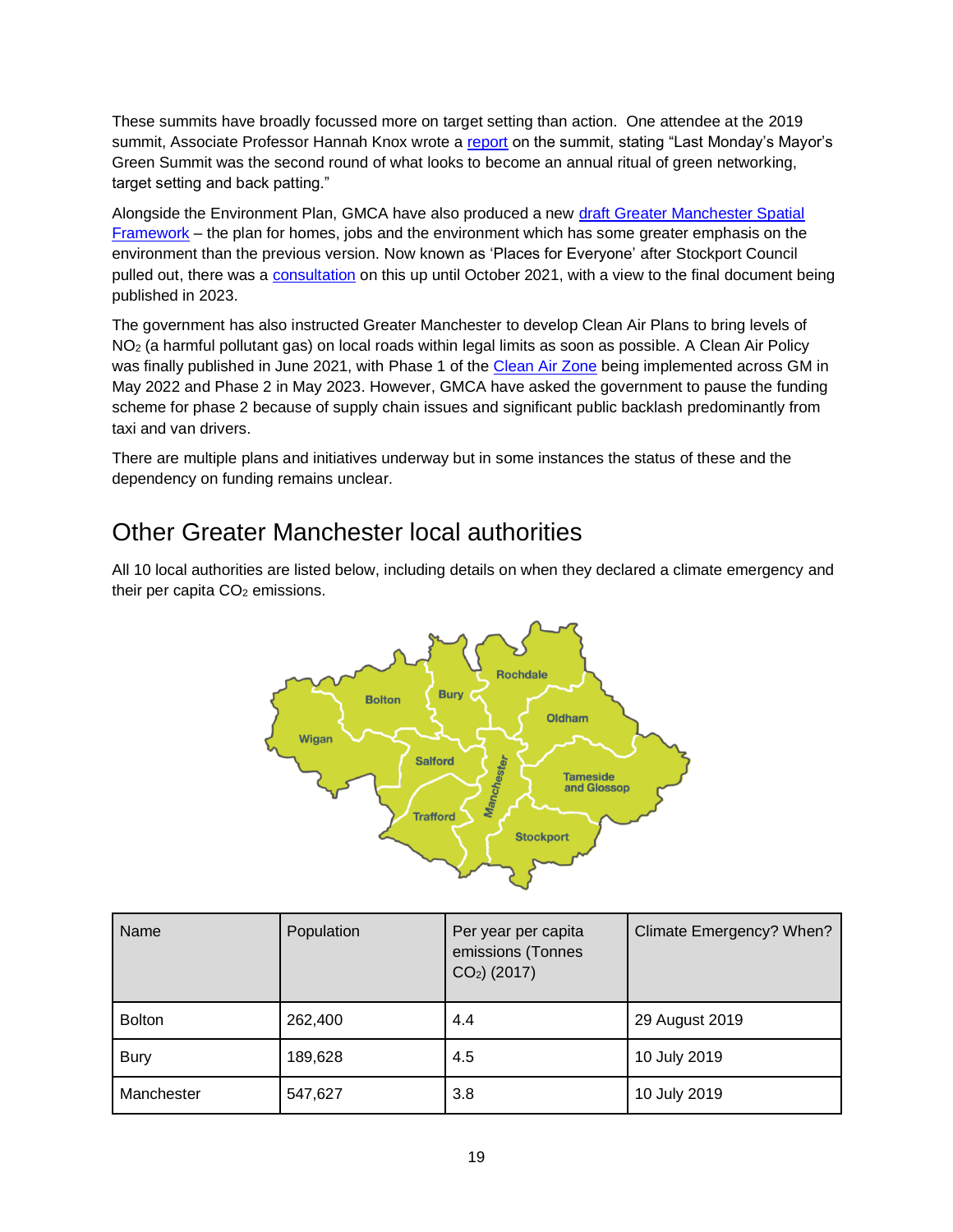| Oldham          | 235,623 | 3.5 | 11 September 2019 |
|-----------------|---------|-----|-------------------|
| Rochdale        | 220,001 | 4.5 | 17 July 2019      |
| Salford         | 254,408 | 5.0 | 17 July 2019      |
| Stockport       | 291,775 | 4.1 | 28 March 2019     |
| Tameside        | 225,197 | 3.8 | 25 February 2020  |
| <b>Trafford</b> | 233,288 | 6.6 | 29 November 2018  |
| Wigan           | 326,088 | 4.1 | 18 July 2019      |

Greater Manchester Combined Authority (GMCA) also declared a climate emergency on 26<sup>th</sup> July 2019.

#### <span id="page-19-0"></span>Top polluters

Here are some details of the top carbon polluters in the boroughs from 2019:

| Borough       | Operator                                 | kTCO <sub>2</sub> |
|---------------|------------------------------------------|-------------------|
| Trafford      | <b>Carrington Power Ltd</b>              | 1,488.96          |
| <b>Bolton</b> | Suez Recycling And Recovery UK Ltd       | 654.00            |
| Trafford      | SAICA Paper UK Ltd                       | 159.61            |
| Trafford      | Cerestar UK Ltd                          | 145.78            |
| Trafford      | <b>United Utilities Water Plc</b>        | 74.00             |
| <b>Bury</b>   | Viridor Waste Management Ltd             | 43.50             |
| Wigan         | HJ Heinz Co Ltd                          | 35.74             |
| Trafford      | Kellogg Co of Great Britain Ltd          | 32.66             |
| Trafford      | SCA Hygiene Products Tawd Paper Mill Ltd | 31.10             |
| Manchester    | Scottish & Newcastle UK Ltd              | 30.27             |

Please see National Statistics [UK local and regional CO](https://assets.publishing.service.gov.uk/government/uploads/system/uploads/attachment_data/file/996057/2005-19_UK_local_and_regional_CO2_emissions.xlsx)<sub>2</sub> emissions 2005-2019</u> for more information. This list doesn't include Manchester Airport as the aeroplanes using the facility are not included within their own carbon reporting data.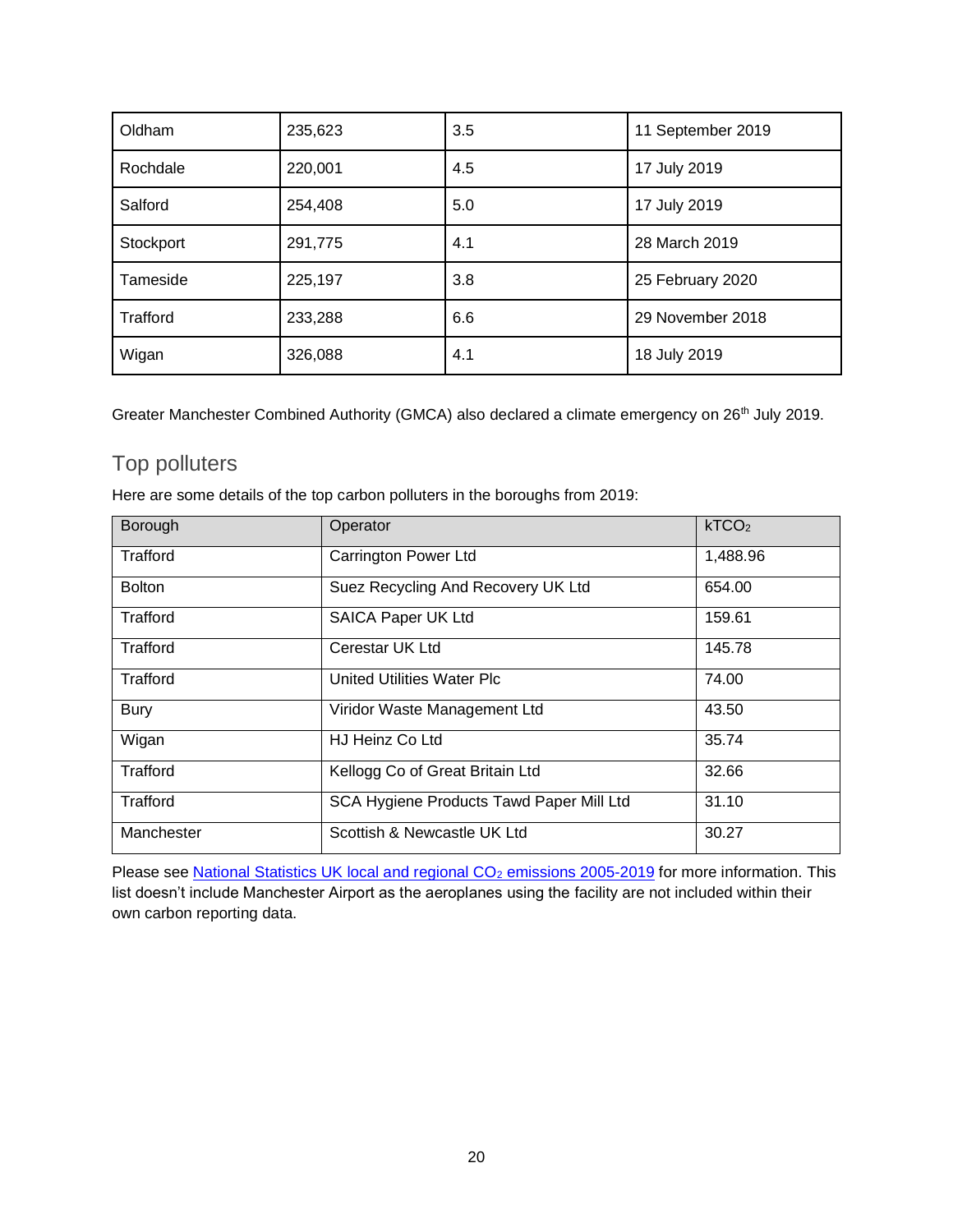## <span id="page-20-0"></span>Transport for Greater Manchester

Transport for Greater Manchester (TfGM) is responsible for the Metrolink tram system (not buses) and 140-mile walking and cycling "Bee Network".

In terms of transport, pollution is measured in grams of carbon dioxide produced for every passenger kilometre travelled. As this is much lower for trains and trams (44g and 54g) than buses and cars (99g and 123g), trams are important in reducing carbon emissions. Walking and cycling are effectively zero.

In January 2021, TfGM published is [5 year transport delivery plan,](https://tfgm.com/our-five-year-transport-delivery-plan) as part of the [2040 GM Transport](https://tfgm.com/2040-transport-strategy)  [Strategy,](https://tfgm.com/2040-transport-strategy) that states that by 2040 they want 50% of all journeys in Greater Manchester to be made by public transport, on foot or by bike, especially those shorter journeys around local neighbourhoods. It is still not clear how these aspirations are in line with GM's zero carbon by 2038 targets especially if a significant portion of the 50% of journeys by car are still burning fossil fuels.

They have also published a [draft EV charging infrastructure strategy.](https://electrictravel.tfgm.com/greater-manchesters-ev-strategy/)

The city region was allocated over £1bn in October 2021 as part the of government's annual spending review to spend on new Metrolink trams, bus corridors and the "Bee Network". This will be largely managed by TfGM.

In addition, in September 2021, TfGM, on behalf of the 10 Greater Manchester districts, submitted a bid to government for a 5-year transport funding settlement under the £4.2bn Intra-city Transport Fund.

## <span id="page-20-1"></span>Greater Manchester Pension Fund

The largest direct investments of Greater Manchester Pension Fund (GMPF) are with Shell and BP. At 31 March 2020, they had direct holdings of an estimated £863 million in fossil fuel companies, along with an estimated £100 million in pooled equity funds. This is almost £1 billion invested in fossil fuel companies, which is 4.4% of their holdings.

You can read more about the campaign by Fossil Free GM to persuade GMPF to divest in their latest [briefing](http://fossilfreegm.org.uk/wp-content/uploads/2021/10/Fossil-Free-GM-fact-check-briefing-Oct-2021.pdf) on GMPF response to calls to divest from fossil fuels.

## <span id="page-20-2"></span>GMCA Waste and Resources (formally Greater Manchester Waste Disposal Agency)

Greater Manchester Waste Disposal Agency (GMWDA) and now known as Waste and Resources is the biggest waste disposal authority in England. Whilst is still has some responsibilities and owns a lot of waste infrastructure, it has subcontracted most of its services to the Suez Group since 2019, including the Saica paper and card recycling plant in Trafford.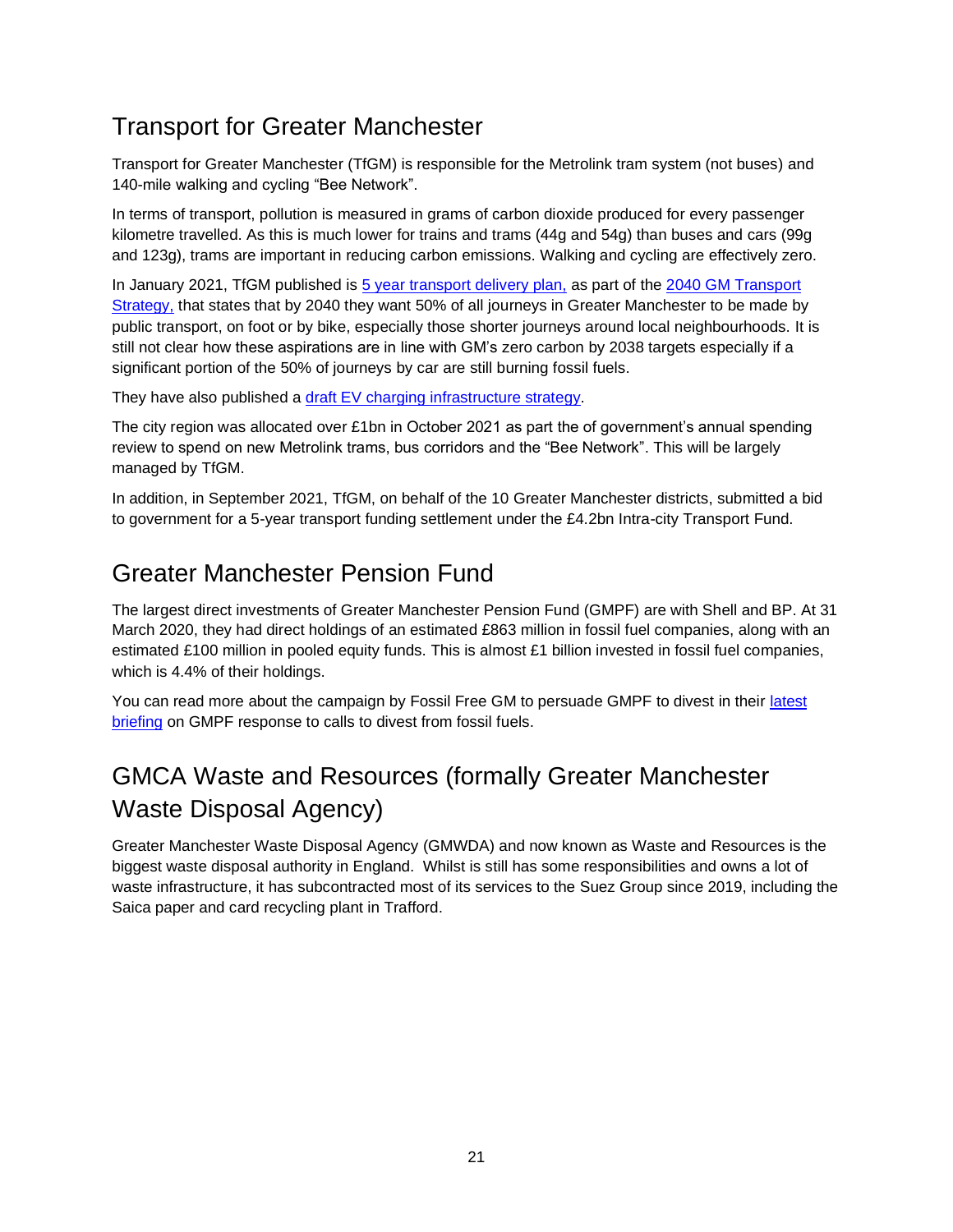## <span id="page-21-0"></span>Manchester Airport

Manchester Airport (on the site of Ringway village) opened in 1938. It was funded by Manchester City Council and has remained in public ownership ever since. It is now part of the Manchester Airports Group (MAG) which also owns Stansted and East Midlands airports. It also has a substantial property business, with over £640 million of investment property assets across its airports. It has a 50% investment in the £1 billion Airport City development at Manchester Airport and is a major employer in South Manchester. There was a prolonged legal and [ultimately physical](https://www.airportwatch.org.uk/uk-airports/manchester-airport/history-of-the-manchester-airport-second-runway-battle/) battle over the construction of a second runway battle between 1991-1999.

Ever conscious of its environmental image, the Airport has been talking about its green "credentials" around climate change since 2008. In 2016 it became the first country to reach 'Level 3+ carbon neutral status' – an accreditation from the Airports Council International which allows airports to greenwash their image by buying carbon offsets, and does not include emissions from flights.

In 2013, in order to raise the finance to buy Stansted, the 10 local authorities, including Manchester, sold 35.5% to an Australian investment outfit, IFM.

Manchester City Council now owns 35.5% of MAG and the other 9 local authorities collectively own the remaining 29%. As stated previously, MAG generates £60m revenue for the City Council every year. However, the pandemic saw an 80% reduction in revenue to £178.6m during 20/21.

You can read more about this in this [report on aviation emissions and MAG,](https://climateemergencymanchester.net/2021/12/02/climate-campaigners-look-at-the-hypocrisies-of-manchester-carbon-budget-and-the-airports-growth-plans/) produced in December 2021 in response to [the report to the December ECC Scrutiny Committee.](https://democracy.manchester.gov.uk/documents/s30609/Aviation%20and%20Carbon%20Emissions.pdf)

#### <span id="page-21-1"></span>Who owns its emissions?

There are three sources of emissions from Manchester airport:

- Airport building services and operations emissions (these are included in the City Council carbon budget)
- Other such as staff and passenger journeys to and from the airport (largely included in GMCA targets)
- Emissions from planes taking off, taxiing, landing and cruising (not included currently)

You can find out some more information from the [draft report on Manchester aviation findings](https://democracy.manchester.gov.uk/documents/s14342/2%20Manchester%20Aviation%20Preliminary%20Findings.pdf) produced in January 2020 by the Tyndall Centre for Climate Research.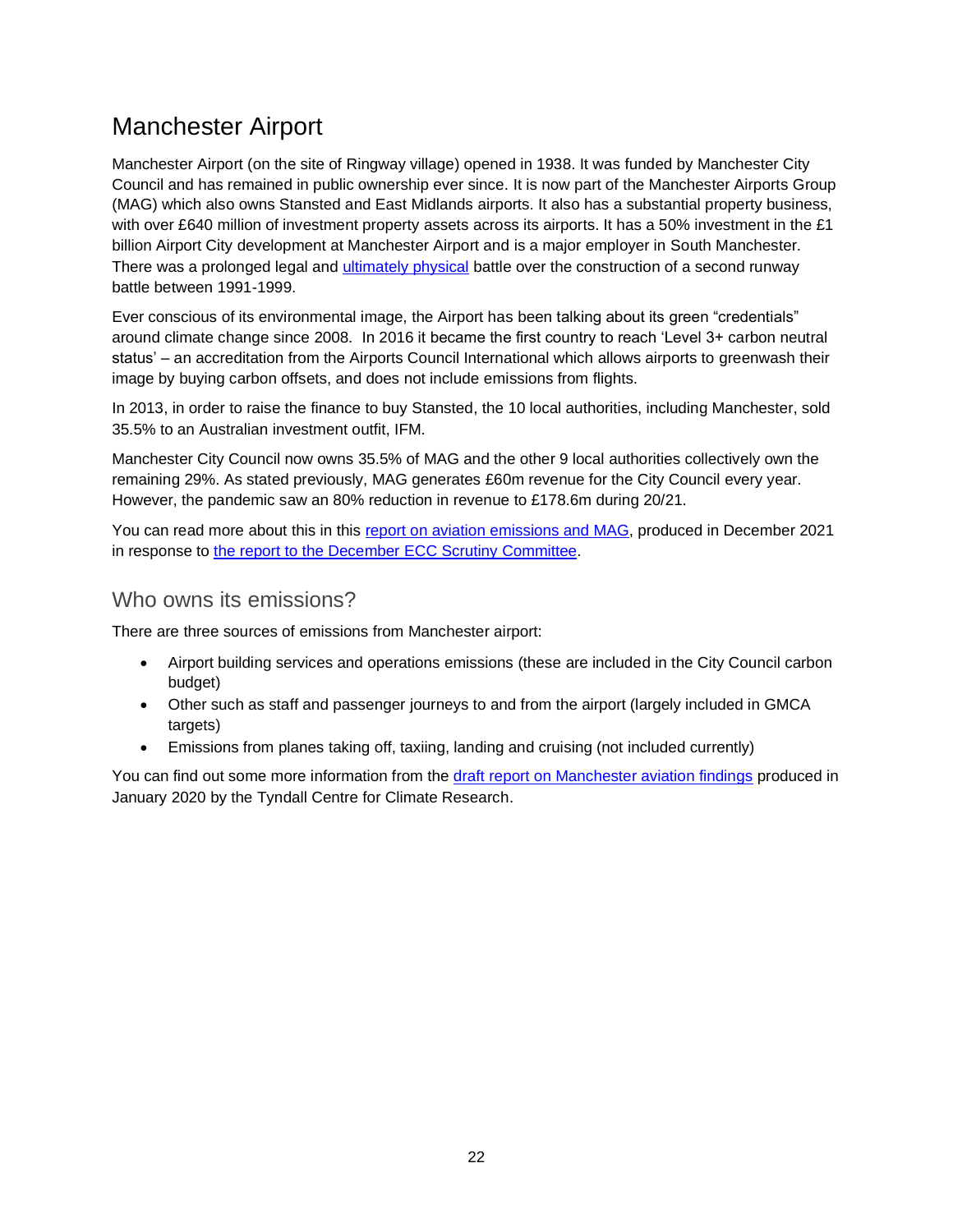# <span id="page-22-0"></span>Sustainability and Climate Policy

## <span id="page-22-1"></span>History or "These things can't be done overnight"

#### <span id="page-22-2"></span>Pre 2009 - a forgotten history

Manchester City Council had to start taking "sustainability" (as opposed to local air quality/water quality issues) seriously when it hosted a now-forgotten sequel to the Rio Earth Summit - the "Global Forum 1994". This meant that Manchester would be under the spotlight. Existing policies were rebranded and an overarching theme of Cities and Sustainable Development was set for the forum. It was not much of a success and neither Greenpeace nor Friends of the Earth attended.

Alongside this, the Rio Earth Summit had stipulated that local authorities everywhere should work with citizens to produce sustainability plans by 1996, known as "Local Agenda 21", committing them to act as a catalyst and convener for practical action to improve the global environment. The agenda met with little success and the process was axed.

#### <span id="page-22-3"></span>2008-2018 - early promise dashed

In 2008, the outgoing Executive Member for the Environment (Neil Swannick) managed to secure £1m for a Climate Fund, to establish a Green City Team and commit the Council to launching a climate strategy, after consultation with the public and business. However, the fund went unspent, the Green City Team got abolished in the mid 2010s, and the strategy never happened. Instead a desk study was commissioned from a London-based consultancy.

Their final report was published in January 2009 called ["Manchester Climate Change Call to Action"](http://www.manchesterclimate.com/sites/default/files/Mcr%20Climate%20Change%20Call%20to%20Action.pdf). It was so uninspiring that a group of activists created an alternative ["Call to Real Action"](https://calltorealaction.wordpress.com/first-report/) document in April 2009.

These two reports came together in late 2009, with additional work, into an uneasy synthesis known into a Manchester Climate Change Action Plan covering 2010-2020, also known as [Manchester -](https://www.manchesterclimate.com/sites/default/files/MACF%202010-20_0.pdf) A Certain [Future.](https://www.manchesterclimate.com/sites/default/files/MACF%202010-20_0.pdf) It was approved in November 2009 by the City Council, with two headline goals - a 41% reduction in the City's emissions by 2020 and the creation of a 'low carbon culture.' A stakeholder steering group was created (also known as [Manchester A Certain Future \(MACF\)\)](http://manchesterclimate.com/involved/manchester-certain-future-steering-group) with annual elections to it promised. The stakeholder steering group was supposed to hold annual day-long 'stakeholder conferences' to galvanise climate action, increase the number of people involved and support people to collaborate.

The elections were never held. One day-long conference was held (2010). Two half-day ones (2012 and 2013) and then unilaterally abandoned.

Meanwhile, the City Council abolished the Environmental Advisory Panel (2009-2012), abolished its Environmental Strategy Programme Board (a group of officers who were supposed to drive down the City Council's emissions) and abolished the post of Director for Environmental Strategy. Promises like reporting on its own carbon footprint with a consumption-based metrics were simply not kept. Recommendations from the Economy Scrutiny Committee that all councillors should undertake carbon literacy training, were approved and then ignored.

The unelected stakeholder steering group, which would not allow members of the public to observe its meetings and had to be constantly reminded to publish minutes (even though it had money from the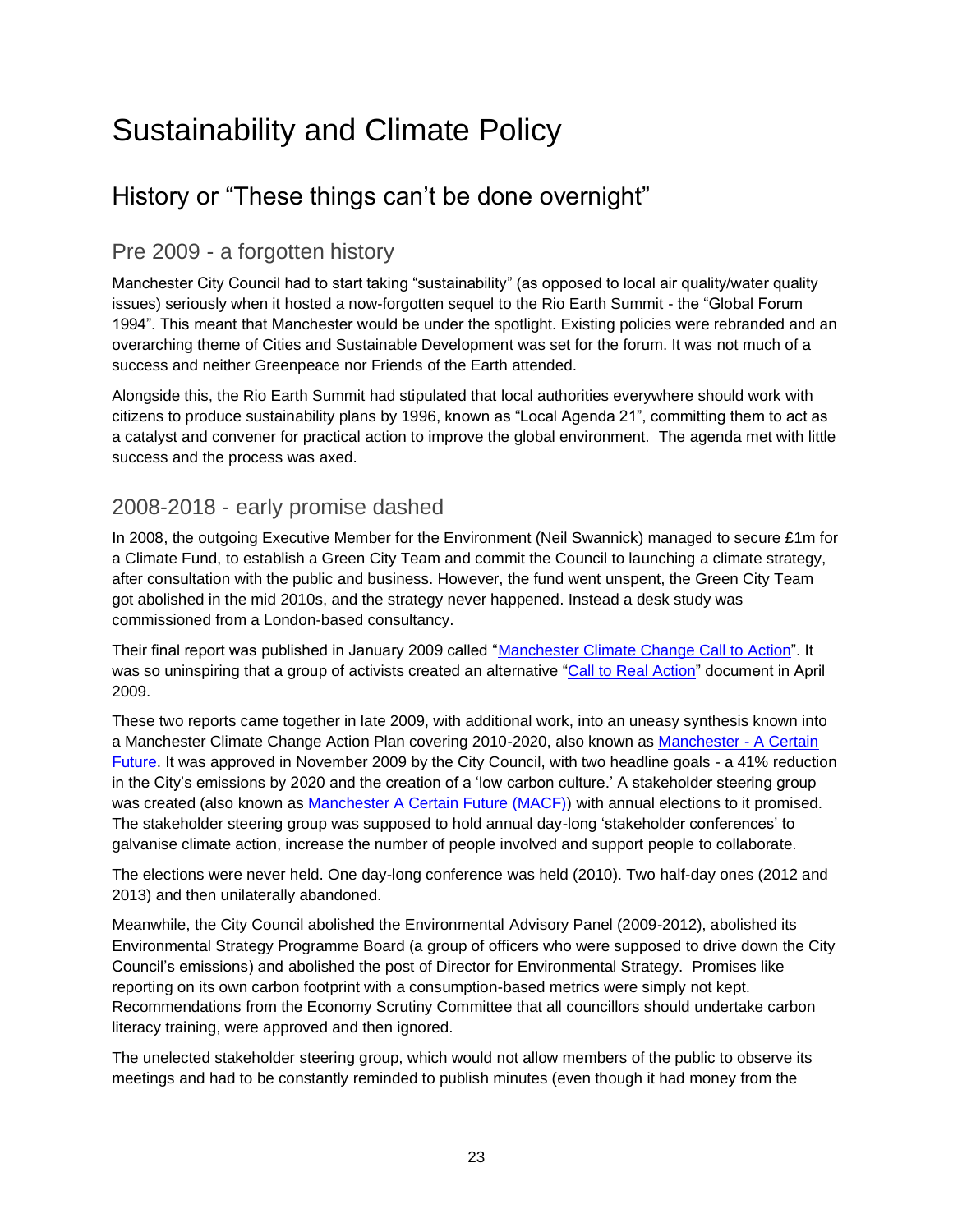Council to do this) was abolished in 2015 and replaced with a 'Manchester Climate Change Agency' - see below.

In 2015, [after lengthy delays,](https://manchesterclimatemonthly.net/2013/12/06/manchester-city-council-fails-to-produce-green-and-blue-spaces-strategy-for-50-gazillionth-time/) an additional ['green and blue infrastructure' strategy and action plan](https://www.manchester.gov.uk/downloads/download/6314/manchester_green_and_blue_strategy) was produced to cover outdoor spaces. Although an Executive Member at the time claimed hundreds of citizens had been consulted, the actual number was [fewer than fifty.](https://manchesterclimatemonthly.net/2015/02/10/councillor-rosa-battle-says-hundreds-consulted-on-green-infrastructure-actual-number-fewer-than-50/)

In 2016, the Council committed to the city being zero carbon by 2050 but provided no roadmap and no indication of where the money for this would come from.

#### <span id="page-23-0"></span>2019 - Zero Carbon by WHEN? And what IS "zero carbon"?

In November 2018 the date for zero carbon for direct emissions was brought forward to 2038.

Based on the [Playing Our Full Part](http://www.manchesterclimate.com/sites/default/files/POFP%20Proposal%20to%20MCC%2016.10.2018_0.pdf) proposal developed by the MCCA and submitted to the City Council in October 2018, citywide 'science based' targets for direct  $CO<sub>2</sub>$  emissions were adopted by Manchester City Council on behalf of the City as follows:

- Emit only 15 million tonnes (Mt)  $CO<sub>2</sub>$  during 2018-2100 the available 'carbon budget'
- Reduce emissions by at least 13% year-on-year
- Become a zero carbon city by 2038, at the latest

There are three main types of  $CO<sub>2</sub>$  emissions:

- Direct (energy-related): from homes, workplaces and ground transport activities inside the city
- Aviation: from flights taken by Manchester residents and organisations, from Manchester and other UK airports. Also recognising that we have a responsibility to work with UK Government, UK airports and others to ensure that emissions from all flights from Manchester Airport are in line with the Paris Agreement
- Indirect / consumption-based: from the things that we buy and ultimately dispose of, for example, food, clothes, phones, electrical equipment, furniture, construction materials, many of which are produced outside of the city.

Understanding what zero carbon and the zero carbon date means is somewhat complicated. The zero carbon date is defined as the date at which Manchester has 5% of its 15 Mt budget remaining. This budget only relates to direct CO<sub>2</sub> emissions. No Manchester wide or city council specific targets are set for indirect or aviation emissions at this time (although the Tyndall Research Centre is proposing to put together a report on these types of emissions – however this has not been progressed since [early 2020\)](https://democracy.manchester.gov.uk/documents/s14342/2%20Manchester%20Aviation%20Preliminary%20Findings.pdf).



The proposed budget for direct emissions for the whole of Manchester was based on five yearly interim carbon budget periods and proposed an emissions reduction pathway with an average annual reduction rate aligned to the "well below 2°C" Paris agreement and then a final small budget from 2038 onwards. This was set out in the [draft Manchester Zero Carbon Framework 2020-2038:](https://www.manchesterclimate.com/sites/default/files/Draft%20Manchester%20Zero%20Carbon%20Framework%202020-38.pdf)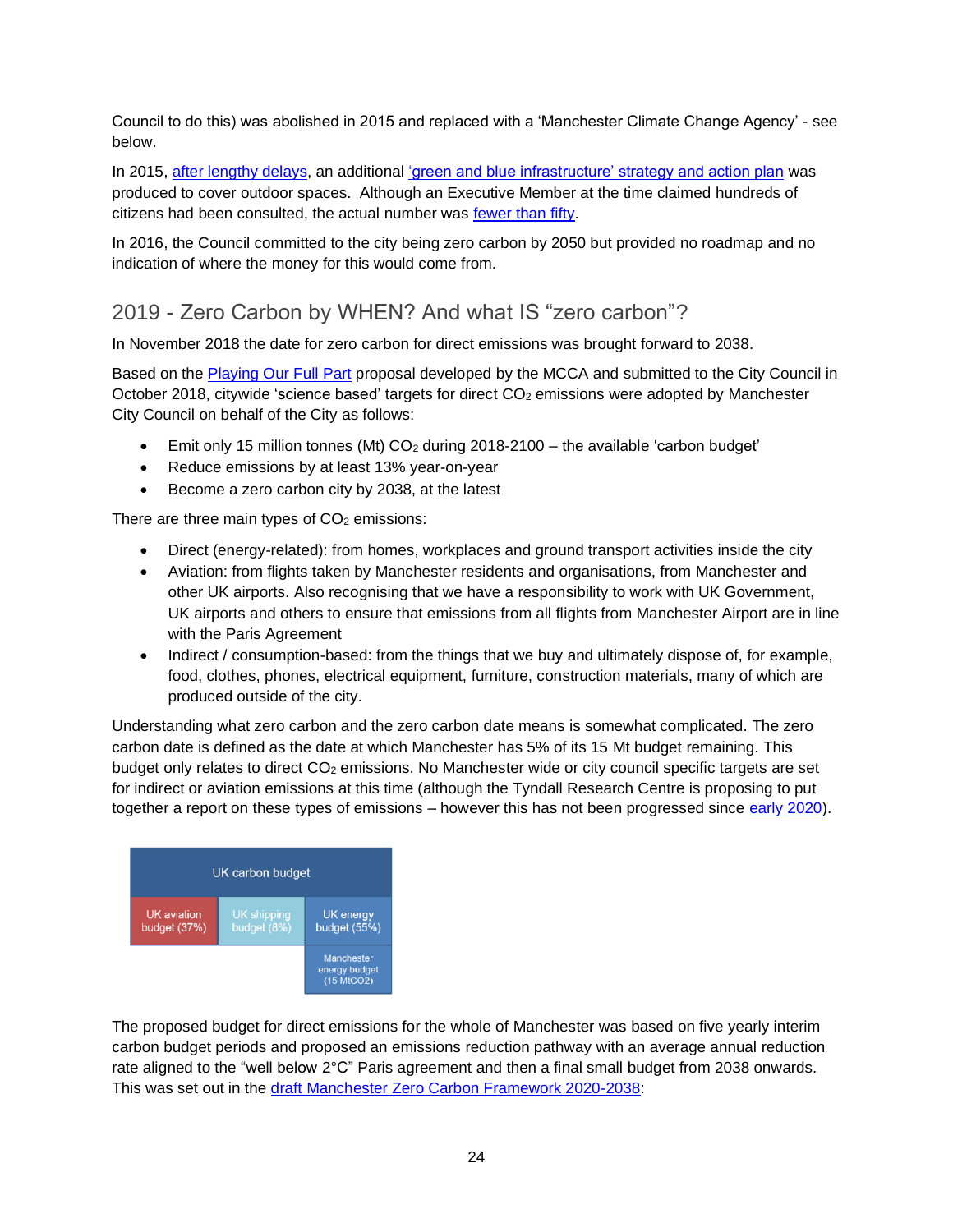

#### **Manchester's Carbon Budget to 2038**

The proposal allocated 20% of these emissions to specific organisations and sectors, who between them represent over 5Mt CO<sup>2</sup> per year, which is over 20% of Manchester's total emissions. This group of organisations is represented by the Manchester Climate Change Board (now known as the Manchester Climate Change Partnership). Each of these 10 groups were to set out their priority action plans for 2019/20.

The document was scrutinised by the then Neighbourhoods and Environment Scrutiny Committee (now Environment and Climate Change) and the end result was that the officers were to come back a year later, having done a lot more work, and worked with partner organisations to present a final Zero Carbon Framework 2020-2038 and also a plan for 2020-2022.

Following the publication of the Draft Framework, the Agency established a Manchester Carbon [Reduction Advisory Group,](http://www.manchesterclimate.com/zero-carbon-advisory-group) a group of climate scientists who were to 'ensure that Manchester's commitments are in line with the latest science and the Paris Agreement and that the city has in place a mechanism for monitoring its progress'.

## <span id="page-24-0"></span>Climate Emergency Declaration of July 2019

On 10<sup>th</sup> July 2019, Manchester City Council declared a climate emergency. The motion was put forward by Cllr Annette Wright (Hulme) and seconded by Cllr Eve Holt (Chorlton). Cllr Richard Kilpatrick also tabled an amendment 'explore the possibility of introducing a 2030 target in line with the IPCC report and request that a report on its viability be brought back to the Executive before the end of the year'.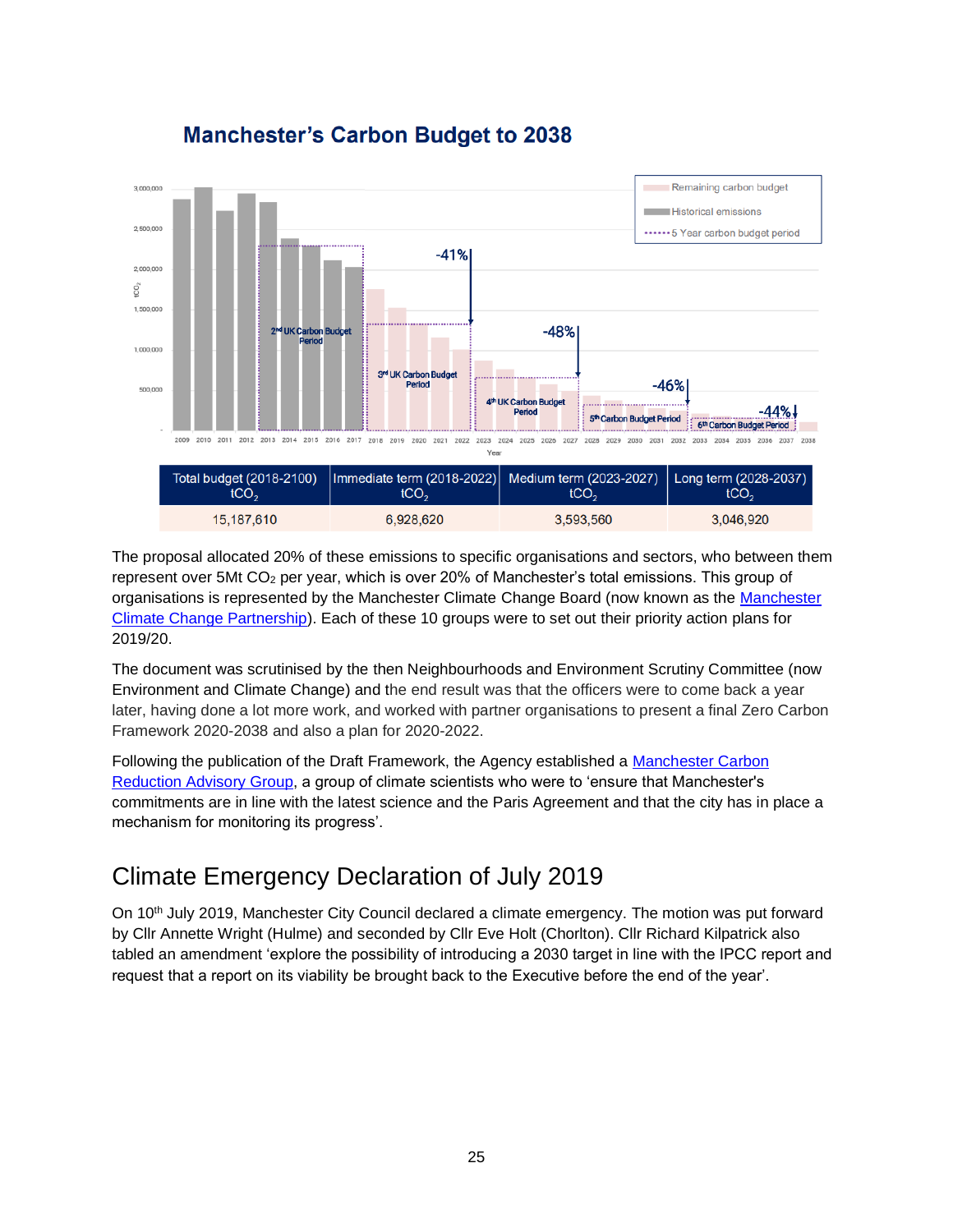The motion was unanimously passed including the 23 recommendations<sup>1</sup> and the amendment, together with an agreement that an implementation plan would be put together by the end of the year.

#### <span id="page-25-0"></span>Further development of the Framework

Between December 2019 and February 2020, the Tyndall Centre for Climate Change Research were asked to review all climate change objectives and targets set out in the Framework, in advance of the next iteration of the Framework being produced.

As a result of this, certain recommendations were made:

- [Direct emissions:](https://www.manchesterclimate.com/sites/default/files/Manchester%20Direct%20Carbon%20Budgets_Review%202020.pdf) Following the production of an improved understanding of the impacts of global warming of 1.5°C and 2 °C on natural and human systems by the IPCC, Tyndall revised its methodology and reset the budgets. This actually resulted in a higher available budget for Manchester. However, Tyndall recommended staying with the previous targets and budget to stay with previous ambition. They were also asked to show the impact of moving the net zero date from 2038 to 2030. Their response to that was basically to advise that reductions were needed in the early cycles regardless and that should be the focus.
- [Aviation emissions:](https://www.manchesterclimate.com/sites/default/files/Manchester%20Aviation%20Emissions_Review%202020.pdf) A limited carbon budget of 6.6 Mt  $CO<sub>2</sub>$  from Manchester residents' flights from all UK airports in the period 2020 to 2100 was proposed. Emissions were estimated to be 0.2 MtCO<sub>2</sub> (2017 data) so the budget is equivalent to this remaining static between 2020 to 2030, then declining to zero by 2075.However, no proposed budget was set for all aviation emissions coming from the airport.
- [Indirect emissions:](https://www.manchesterclimate.com/sites/default/files/Consumption%20Based%20Carbon%20Target%20Setting.pdf) Existing studies of consumption based emissions in the UK and the wider C40 cities group should be used to indicate likely hotspots of imported emissions – food and drink, construction, manufactured goods and water. On this basis, studies should be undertaken of hotspot areas of imported consumption to develop sustainable consumption strategies that enable and incentivise waste reduction and supply chain engagement to lower the carbon emissions associated with the provision of goods and services.

Following this, in February 2020, the [Manchester Climate Change Framework](https://www.manchesterclimate.com/sites/default/files/Manchester%20Climate%20Change%20Framework%202020-25.pdf) 2020-2025 v1.0 was produced. This was endorsed by Manchester City Council's Executive Committee and Full Council in March 2020. This reiterated a lot of the information and the previous framework and alluded to the fact that time had moved on but not a lot had been achieved so urgent action was required. It also introduced the objective of climate adaption and resilience to identify actions required to protect Manchester residents from the impacts of climate change.

The Framework also included ['action plans'](https://www.manchesterclimate.com/sites/default/files/Appendix%202%20-%20MCCP%20Action%20Plans%20Summary.pdf) for each of the MCCP's 10 partners. Each was of this is underdeveloped and lacks meaningful detail.

MCCP were due to produce a 'Recovery Annex' and a plan for refreshing the current Framework by the end of 2020. This would be followed by the production of a draft Framework 2.0 by September 2021 and final version by March 2022. However, these have not yet been published. There is a [report](https://democracy.manchester.gov.uk/documents/s27597/Manchester%20Climate%20Change%20Agency%20Report.pdf) available from October 2021 on the plan. It is now expected that the Framework is to be 'launched' by Jul-Sep 2022.

<sup>1</sup> https://democracy.manchester.gov.uk/ieDecisionDetails.aspx?AIId=2950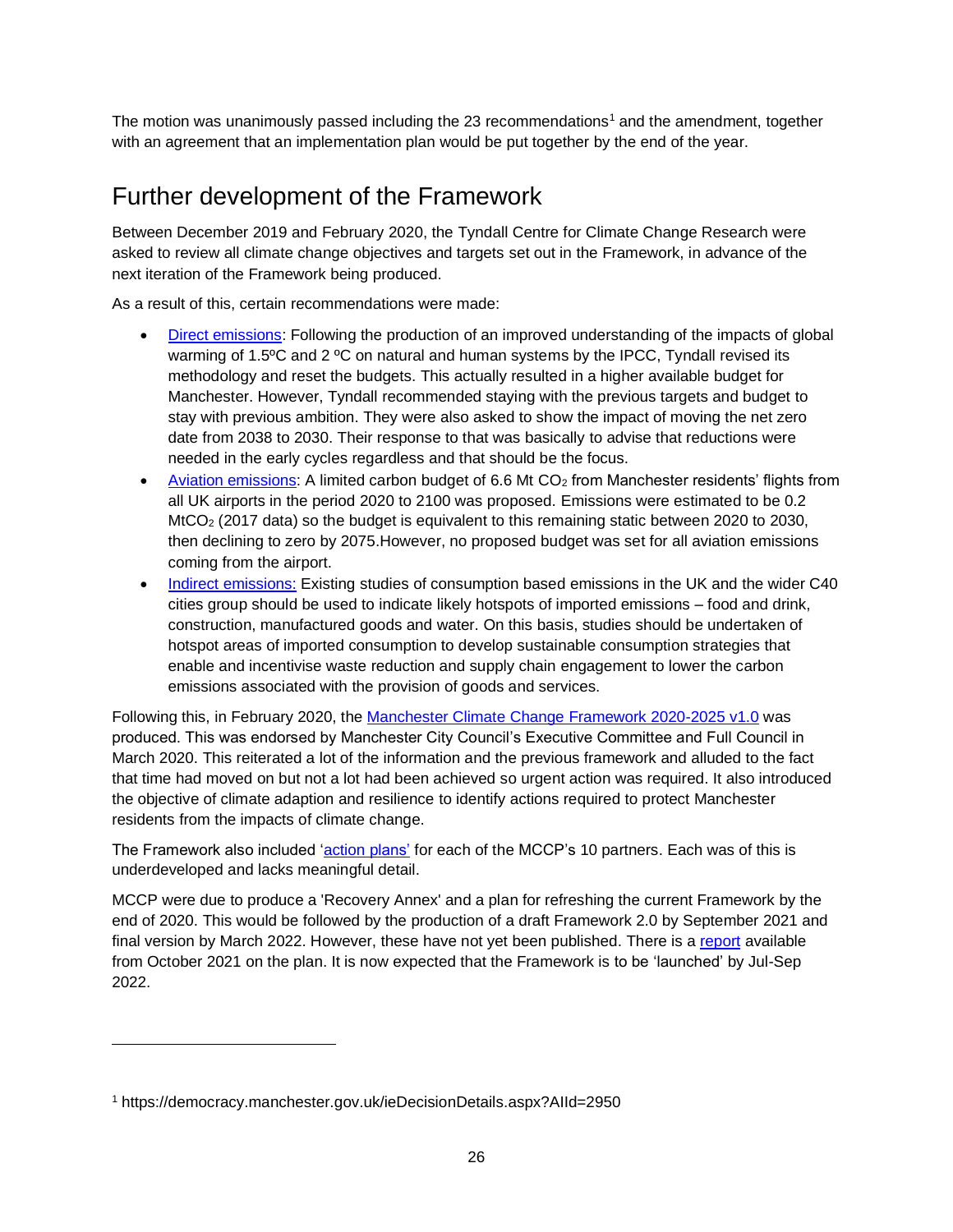## <span id="page-26-0"></span>Progress to date

There is a [climate change action plan](https://secure.manchester.gov.uk/info/500002/council_policies_and_strategies/3833/zero_carbon_manchester/4) for the city council emissions which has some level of detail of how emissions will be reduced.

Following this, in the absence of any progress reporting from the Council, Climate Emergency Manchester started to produce quarterly reports on progress against the recommendations using FOIAs to obtain information. These reports known as Hung Drawn and Quarterly were produced [seven times,](https://climateemergencymanchester.net/our-reports/) tracking progress against the 23 elements of the climate emergency declaration.

Eventually the City Council started to produce their own reports from April 2020 onwards on a quarterly basis. A number of progress reports are produced:

- The [Zero Carbon Advisory Group](#page-17-0) for MCCP produce an [annual report](https://www.manchesterclimate.com/progress)
- A [quarterly report is](https://secure.manchester.gov.uk/info/500002/council_policies_and_strategies/3833/zero_carbon_manchester/5) provided to the Environment and Climate Change Scrutiny Committee by the city council's [Zero Carbon Coordination Group,](#page-13-0) alongside [an annual report and workplan](https://secure.manchester.gov.uk/info/500002/council_policies_and_strategies/3833/zero_carbon_manchester/6)
- An [annual report](https://www.manchesterclimate.com/gcom-cdp-reports) is also provided to CDP, the technical partner of the Global Covenant of Mayors (GCoM)

Understanding progress to date requires a huge amount of patience and brain power, following reports that link to reports each of which seems to regurgitate the same information, focusing mainly on targets rather than actions. There is no one location that sets out in easy-to-understand terms what the targets are across the city, what actions are proposed to meet those targets and how progress is being made. In many cases, this is because this data simply does not exist. It is also worth noting that the reports presented to the scrutiny committee do often contain more information than what is provided on the council's website.

## <span id="page-26-1"></span>Where are we now?

On 9<sup>th</sup> September 2021, [various](https://democracy.manchester.gov.uk/ieListDocuments.aspx?CId=358&MId=3974&Ver=4) reports were presented to the Environment and Climate Change Scrutiny Committee to review annual progress. A key point raised by the committee that "if we accepted that climate change was such an important and immediate issue why some targets were listed as still 'to be confirmed' in relation to projected CO<sub>2</sub> emissions reductions" and also questioning the capacity and ability of the MCCA to lead and deliver on such an important issue for the city.

The [November 2021 report](https://www.manchesterclimate.com/sites/default/files/MCCA%20Annual%20Report%202021%20Final.pdf) from MCCP still shows a concerning lack of progress for the city. Targets have primary be met because of pandemic related reductions in emissions. For example, according to Dr Chris Jones of University of Manchester, Manchester's direct energy use carbon dioxide ( $CO<sub>2</sub>$ ) emissions fell by 3% between 2018 and 2019. A provisional estimate for 2020 suggests that emissions may have fallen by a further 11% in the past year due to Covid-19 restrictions. However, this still does not match the rate of mitigation needed to get Manchester onto the emissions pathway to stay within the carbon budget. An average reduction rate of 16% per year would now be required to stay within the budget based on an even distribution of the budget. The report also provides some vague level of detail of progress towards zero carbon for the 10 partners but more detail is needed.

Whilst there have clearly been some attempts at change within the organisational structure of the Council to address climate action, how these different officers with responsibility for zero carbon work together to deliver the climate action plan and how they report to elected members is unclear. As a result of past failures to take sufficient action, the scale of the challenge is now increasingly severe. With a new council leader in position, there is opportunity for change. Whilst Bev Craig has stated "you'll see some more ambitious plans as to how we" "fix the future", she has not provided any information as yet as to how she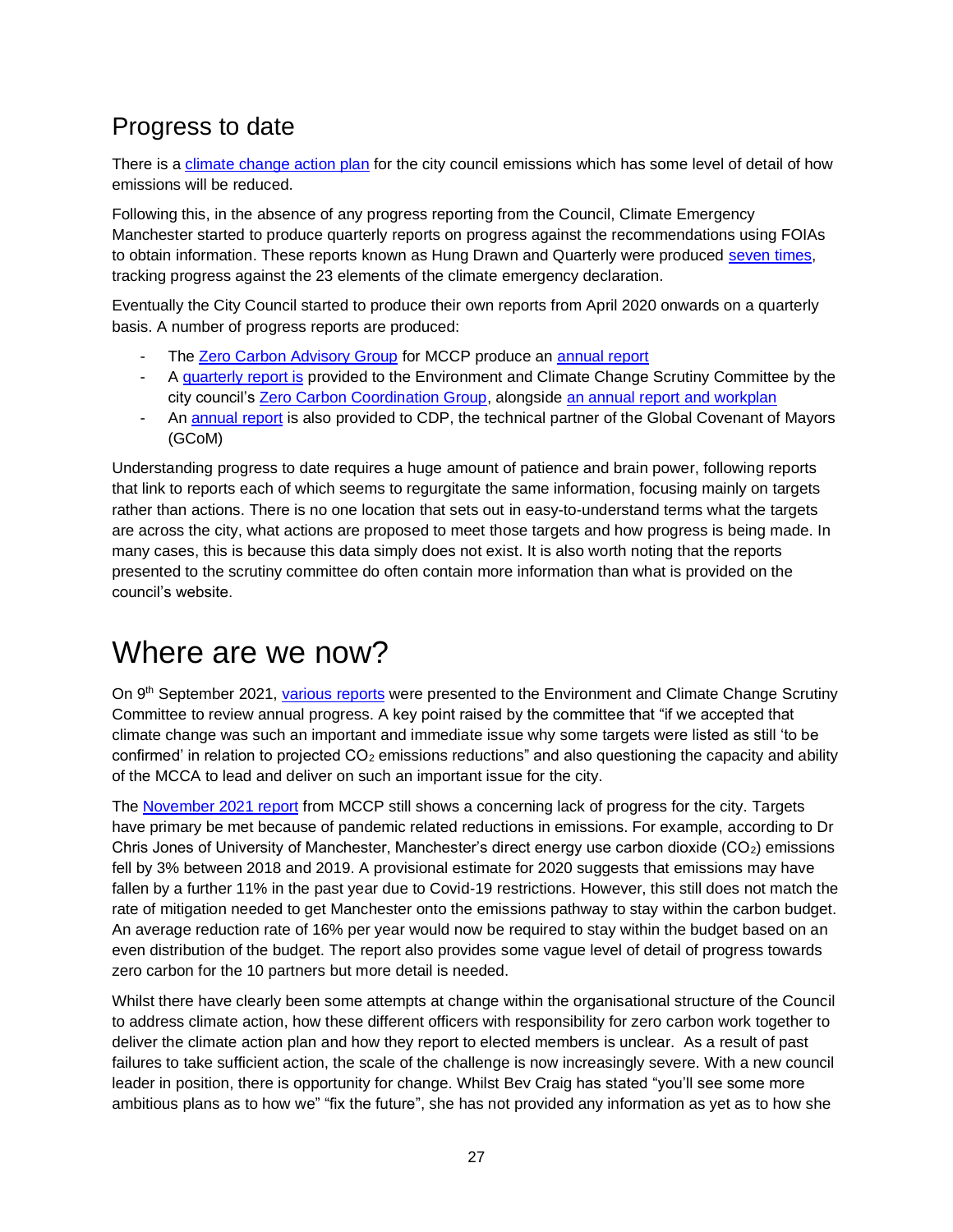intends to make this happening, speaking in vague terms about the imminent challenge and the need for leadership and for social justice.

But the gap between rhetoric and delivery is increasingly stark. Without substantial change to operations, Manchester faces the prospect of destroying its science-based carbon budget within the next few years, well before the hallowed, seemingly long-off target date of zero carbon by 2038.

The most recent developments or scrutiny moments of this year have included discussions of the airport in both the Environment & Climate Change and Economy scrutiny committees, and a commitment from the Health Scrutiny committee to hear a quarterly item on climate change and health. Coverage and briefing notes on these issues are available on [the CEM website.](https://climateemergencymanchester.net/our-reports/)

# <span id="page-27-0"></span>Opportunities for citizen scrutiny/participation

This is no longer the time for declarations, reports, targets and plans – we need to see real and sustained action supported by adequate investment if we are going to have any chance of meeting our zero carbon targets.

It is vital that we challenge the City Council to be more ambitious in its plans and to treat the climate emergency with the urgency that it requires. A joined-up approach with both partners across the city and wider across GM is needed, with far more transparency and engagement with citizens. There are a number of ways in which you can help to push forward this agenda.

## <span id="page-27-1"></span>Scrutiny, Regulatory, Governance and Decision Making **Committees**

Members of public can attend committees. If you want to address the committee on a particular agenda item, you need to ask permission to speak beforehand. However, there is no guarantee that it will be granted as it is at the discretion of the Chair of the Committee.

You can find more information about agendas, minutes, webcasts and dates of committees [here.](https://democracy.manchester.gov.uk/ieDocHome.aspx?bcr=1)

## <span id="page-27-2"></span>Freedom of Information Act requests (FOIAs)

Under the Freedom of Information Act 2000, the Council must respond to any information request you put forward if it has been recorded by a public authority. These are free to make by sending an email to [informationcompliance@manchester.gov.uk](mailto:informationcompliance@manchester.gov.uk) 

You must state in the email "please consider this a request under the Freedom of Information Act 2000" and supply your name and address.

Usually a FOIA must be responded to within 20 working days.

If you do want to submit a FOIA:

- Make it specific
- Look for the information first it may already be public domain
- Blog/write letters about what you find out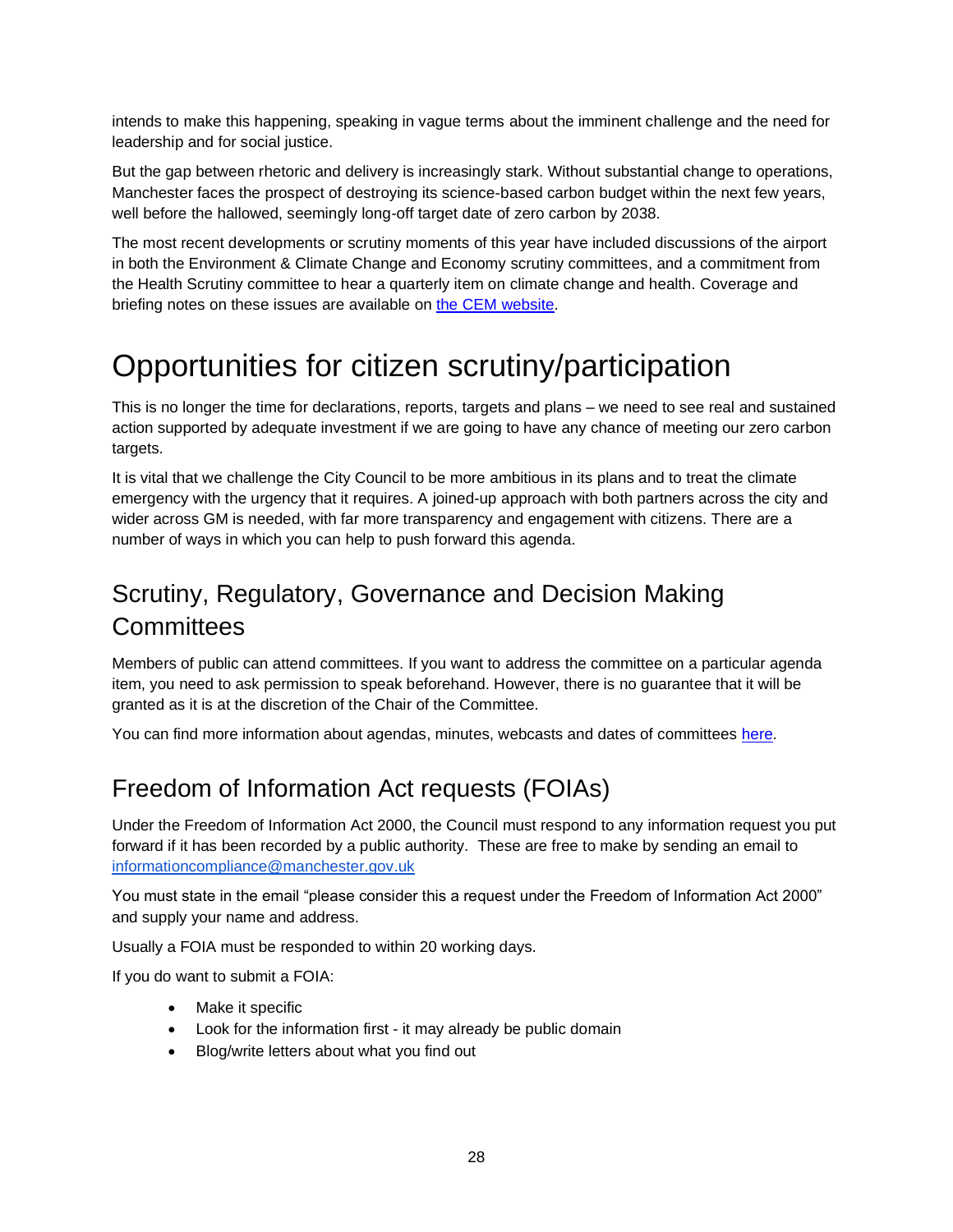## <span id="page-28-0"></span>Lobbying individual councillors

If it is about something in your ward, you have to go to your ward councillors. That is not to say you cannot approach others about more general issues.

Contact details for all councillors can be found on the council's [website.](https://democracy.manchester.gov.uk/mgMemberIndex.aspx?bcr=1)

Lobby your councillors about how they are going to involve their constituents in the creation of their ward climate action plan. Let them know if you have concerns about the draft plans and their lack of transparency and engagement. Make them aware that targets need to be set out in a way that citizens can understand. Encourage the Council to make adequate investment to progress this agenda at the pace it needs to go.

Councillors usually hold surgeries, but people attending those often have immediate emergencies so it may be better to contact your councillor in the first instance by email.

## <span id="page-28-1"></span>Complaints procedures

You can make these either an elected member or an officer (there are different procedures) which you will find on the Council website. You should only use this option as a last resort.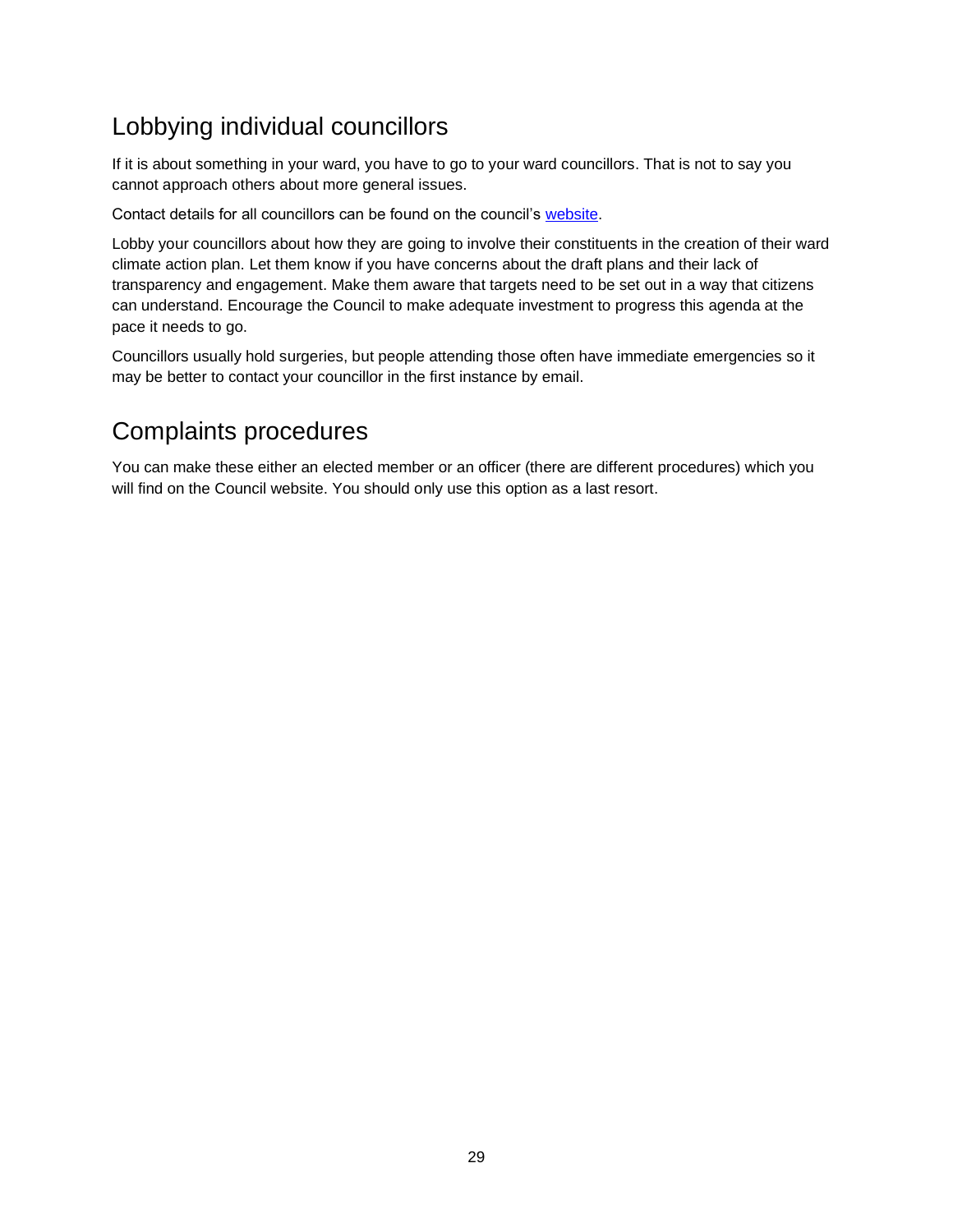# <span id="page-29-0"></span>Recommendations

Knowledge is not power. Power is power. If we are going to change the things that need changing (and that's a lot of things), then we need to be clear about what we want to change. These recommendations below are a start, but they are not the last word.

## <span id="page-29-1"></span>For Council

- We need deeper climate scrutiny. Climate change should be a standing item on all Executive meeting agendas.
- All executive members should report at least every six months on what progress against smart targets in their portfolios
- Climate change should be a standing item on Full Council
- Every scrutiny committee should receive and properly consider at least two reports about the connections between the climate emergency and their committee's remit
- Zero Carbon Coordination Group should proactively invite elected members and allow members of public to observe proceedings except for items which would in a scrutiny committee also involve exclusion of the public. This is not the usual way officers operate but this is an emergency.

## <span id="page-29-2"></span>For Councillors

- There should be a climate champion per ward
- Councillors should hold regular meetings about climate change in their ward using the approaches in Chorlton Park, Chorlton and Moss Side as a blueprint
- Councillors should lobby the Executive to do more and scrutinise its actions vigorously
- CEM has three simple asks for all councillors and wannabe councillors:
	- $\circ$  Remind people about progress against the city's carbon emissions budget, whenever they mention the aim of the city to be "zero carbon by 2038"
	- $\circ$  Lobby for all scrutiny committees to receive and properly consider at least two reports in 2022 about the connections between the climate emergency and their committee's remit?
	- $\circ$  Push for a standing item at Executive so that senior councillors will discuss actions taken in response to the climate emergency at every meeting?

## <span id="page-29-3"></span>For members of the public/civil society

- Keep learning, keep connecting, keep sharing your knowledge.
- <span id="page-29-4"></span>• Get involved, stay involved. Get your friends involved. Join groups, take action. You can get in touch if you want to [get involved](https://climateemergencymanchester.net/get-involved-2/) with CEM – [contact@climateemergencymanchester.net.](mailto:contact@climateemergencymanchester.net)
- Write to your councillor, ask them to agree to the three simple asks. Keep in touch with them, keep asking for more from them,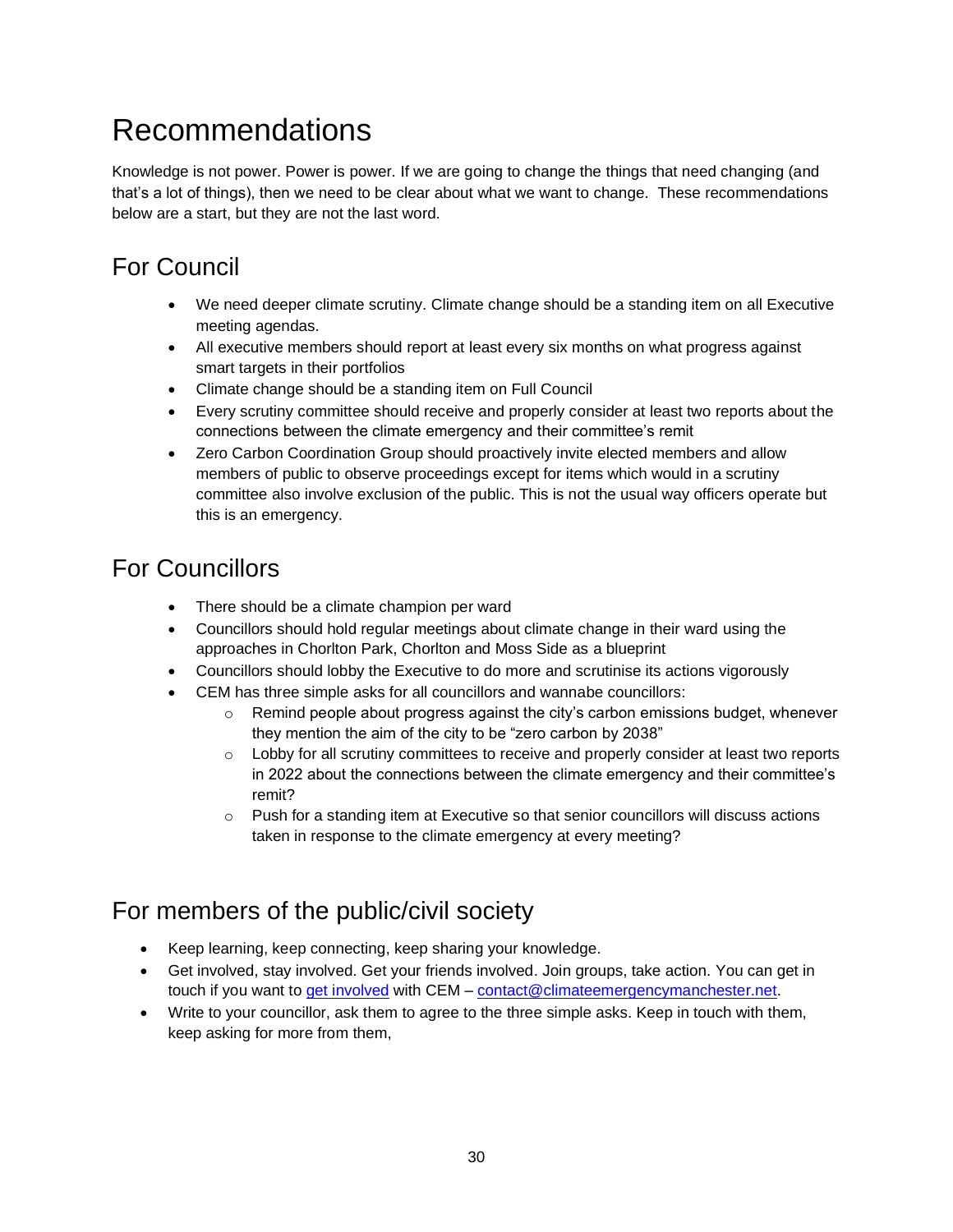# <span id="page-30-0"></span>Appendix A - Climate Emergency Declaration Text (Manchester City Council 10th July 2019)

This Council notes:

- The serious risks to Manchester's people, of climate change/global heating affecting economic, social and environmental well-being, supply chains – including food security, financial systems and local weather, among many others;
- That in 2008 the 'Principles of Tackling Climate Change in Manchester' were agreed as a call to action to engage people from all
- walks of life in climate change action and, build support for a new way of thinking about climate change;
- Work with training providers to ensure Manchester residents can take on green jobs
- The recent and welcome upsurge of action by the young people of Manchester, exemplifying the radical traditions of which Manchester is proud.

This Council agrees (or to the extent that the below concern executive functions, recommends to the Executive) to:

- Declare a Climate Emergency
- Continue working with partners across Manchester and GMCA to deliver the 2038 target, and determine if an earlier target can be possible, through a transparent and open review
- Become carbon neutral by the earliest possible date
- Encourage involvement in all wards by April 2020 through meetings as part of the Our Manchester strategy, to identify residents and partners who want to be actively involved in achieving the target, with provision for those who cannot attend. Ensure ward plans contain specific, measurable, achievable steps
- Review all policies, processes and procedures to ensure the council can become carbon neutral. Present an action plan by March 2020 detailing how the city can stay within its carbon budget. Report back regularly to the NESC. Review the corporate plan
- Work with the Tyndall Centre to review the actual emissions from aviation. Investigate the best way to include aviation in our overall carbon reduction programme in the long term
- Make climate breakdown and the environment, an integral part of activity throughout the Council, including all decision making, ensuring key decisions take into account the impact on achieving the zero-carbon target and including an environmental impact assessment in all relevant committee reports
- Ensure that everyone in the council receives carbon literacy training by the end of 2020. Make attendance easier by varying times and length of sessions
- Encourage all staff on council business to use the lowest carbon, appropriate, travel
- Investigate measures to ensure future procurement is carbon neutral. Increase the percentage of social value with an additional environmental element
- Work with suppliers to green their supply chains, and support local production
- Work with training providers to ensure Manchester residents can take on green jobs